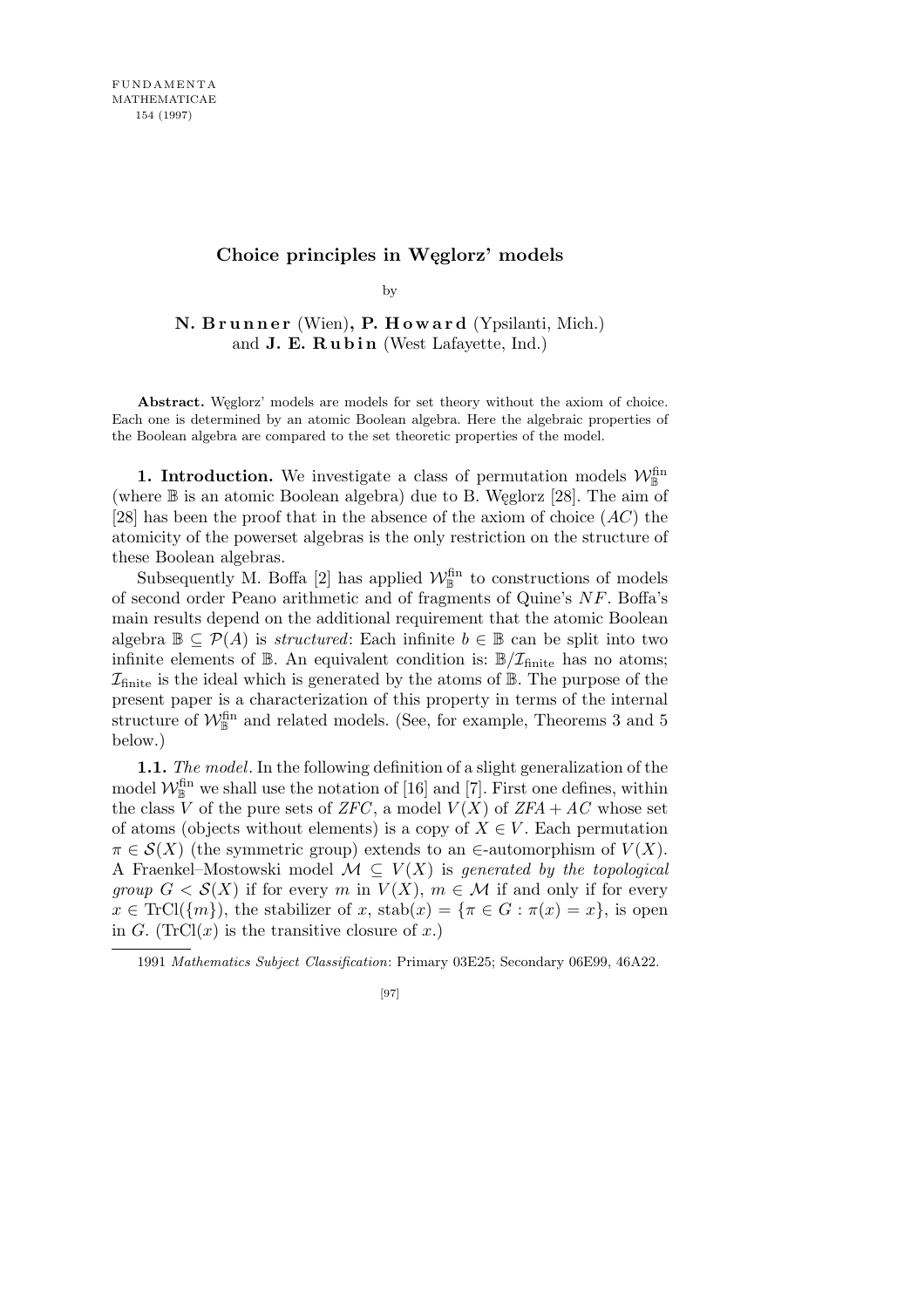We may represent  $\mathbb B$  as a subalgebra of  $\mathcal P(A)$ , where *A* is the set of the atoms. [Then  $\mathcal{I}_{\text{finite}} = [A]^{<\omega}$  is the set of all finite subsets of A.] Moreover, in the following construction we shall identify *A* with the atoms (in the sense of set theory) of the model. Since a model satisfies *AC* if the set of the atoms is finite, we shall only consider infinite Boolean algebras B.

We use the following terminology:  $Aut(\mathbb{B})$  is the group of all automorphisms of  $\mathbb{B}$ ; it is a subgroup of the symmetric group  $\mathcal{S}(A)$ .  $\mathcal{S}_{\text{finite}}(A)$  is the group of all finite permutations of *A* (i.e., each permutation only moves a finite number of elements); it is a subgroup of  $Aut(\mathbb{B})$ . We shall define a group topology on a group *Γ* of automorphisms by means of a filterbase *F* which generates a normal filter of groups (i.e. a neighbourhoodbase of the identity of a  $T_2$  group topology; cf. [20]).

Definition 1. B is an atomic Boolean algebra whose set of atoms is *A* and *Γ* is a group of permutations on *A* such that  $\Gamma < \text{Aut}(\mathbb{B})$ . Then the model  $\mathcal{W}_{\mathbb{B}}^{\Gamma} \subseteq V(A)$  is generated by the group *Γ* whose group topology is induced by the filterbase  $\mathcal{F} = \{\text{stab}(b) : b \in \mathbb{B}\}.$ 

If  $x \in \mathcal{W}_{\mathbb{B}}^{\Gamma}$ , then for some finite  $\mathbb{D} \subseteq \mathbb{B}$  we have  $stab(x) \supseteq fix(\mathbb{D}) =$  $\overline{a}$  $\{\text{stab}(d) : d \in \mathbb{D}\}.$  We may assume that  $\mathbb D$  is a subalgebra of  $\mathbb B$  (in particular,  $A \in \mathbb{D}$ ). Then the atoms of  $\mathbb D$  form a finite ordered partition  $\Pi = \langle P_1, \ldots, P_m \rangle$  of *A* into elements of **B** and

 $fix(\mathbb{D}) = \{\pi \in \Gamma : (\forall 1 \leq i \leq m)(\forall p \in P_i)(\pi(p) \in P_i)\} = stab(\Pi).$ 

We will refer to such a partition as a *support* of *x*. By refining *Π* we may assume that each  $P_i$  is either infinite or a singleton.

**1.2.** *Examples.* In the trivial case  $\Gamma = 1$  the model  $\mathcal{W}_{\mathbb{B}}^{\Gamma} = V(\mathbb{B})$  satisfies *AC*. Weglorz' original model is  $W_{\mathbb{B}}^{\text{fin}} = W_{\mathbb{B}}^{\Gamma}$  with  $\Gamma = \mathcal{S}_{\text{finite}}(A)$ . Its variant  $W_{\mathbb{B}}^{\text{Aut}}$  is defined in terms of the larger group  $\Gamma = \text{Aut}(\mathbb{B})$ . It has been investigated in physics (cf. [8]). Węglorz' construction will provide the means for the unified treatment of independence proofs about atomic Boolean algebras. In Table 1 we survey sample properties of the algebra  $\mathcal{P} = \mathcal{P}(A)$  in typical models  $\mathcal{W}_{\mathbb{B}}^{\Gamma}$ . (The notation will be explained later in the paper. The numbering of the models is provisional only. + means that an assertion is true in the model, *−* that it is false.)

 $\mathcal{N}_1 = V(\omega) = \mathcal{W}_{\mathbb{B}}^{\Gamma}$  with  $\mathbb{B} = \mathcal{P}(\omega)$  and  $\Gamma = 1$  represents the *ZFC* theory of  $\mathcal{P}(\omega)$ .

 $\mathcal{N}_2 = \mathcal{W}_{\mathbb{B}}^{\Gamma}$  is the ordered Mostowski model, where  $\mathbb{B} \subseteq \mathcal{P}(\mathbb{Q})$  is the algebra which is generated by the open intervals and the finite sets (this is not the interval algebra) and  $\Gamma = \text{Aut}(\mathbb{Q}, \langle)$  consists of the increasing bijections. This model is atypical, insofar as it does not satisfy  $\mathcal{S}_{\text{finite}}(\mathbb{Q}) < \Gamma$ .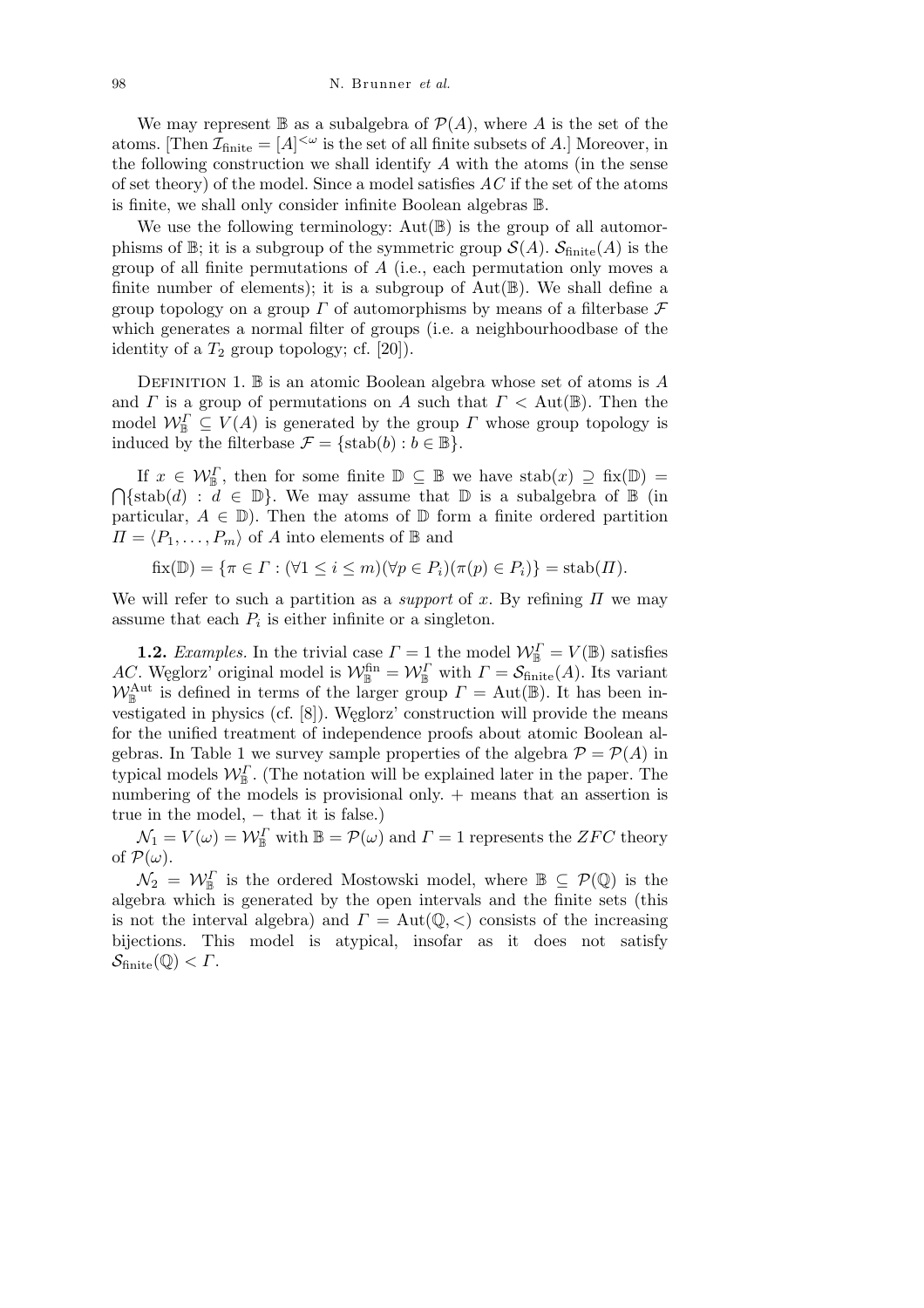**Table 1**

| Statements                                                | Models |                 |                 |                 |         |    |
|-----------------------------------------------------------|--------|-----------------|-----------------|-----------------|---------|----|
|                                                           |        | $\mathcal{N}_2$ | $\mathcal{N}_3$ | $\mathcal{N}_4$ | $N_{5}$ | Nε |
| $\mathcal{P}$ is structured                               |        |                 |                 |                 |         |    |
| $ \mathcal{P}  > \aleph_1$                                |        |                 |                 |                 |         |    |
| $P \oplus P$ is $\sigma$ -complete                        |        |                 |                 |                 |         |    |
| $P$ is (completely, 2)-distributive                       |        |                 |                 |                 |         |    |
| $P$ is compact                                            |        |                 |                 |                 |         |    |
| $\exists$ non-principal prime ideal on $\mathcal P$       |        |                 |                 |                 |         |    |
| $\exists$ non-principal $\sigma$ -measure on $\mathcal P$ |        |                 |                 |                 |         |    |

 $\mathcal{N}_3 = \mathcal{W}_{\mathbb{B}}^{\Gamma}$  is the basic Fraenkel model, where  $\mathbb B$  is the algebra of the finite and cofinite subsets of  $\omega$  and  $\Gamma = \mathcal{S}_{\text{finite}}$ . The algebra **B** is not structured.

 $\mathcal{N}_4 = \mathcal{W}_{\mathbb{B}}^{\Gamma}$ , where  $\mathbb{B}$  is the countable structured algebra which is generated by the arithmetic sequences and the finite subsets of Z and *Γ* is generated by the translations and the finite permutations.

 $\mathcal{N}_5 = \mathcal{W}_{\mathbb{B}}^{\Gamma}$ , where  $\mathbb{B} = \mathcal{P}(\omega)$  and  $\Gamma = \mathcal{S}_{\text{finite}}(\omega)$ .

 $\mathcal{N}_6 = \mathcal{W}_{\mathbb{B}}^{\Gamma}$ , where  $\mathbb{B} = \mathcal{P}(\omega)$  and  $\Gamma = \mathcal{S}(\omega)$ .

Unless stated otherwise, we shall assume  $S_{\text{finite}}(A) < \Gamma$  in order to exclude the following complication: Although Węglorz' model appears to be a rather limited construction, in a certain sense it is very general.

Let us recall from [6] that finite support models are the most general models in the following sense: Each Boolean combination of Jech–Sochorbounded statements which is true in some permutation model is true in some finite support model. Here  $\mathcal{M} \subseteq V(X)$  is a *finite support model* if its generating group  $G < \mathcal{S}(X)$  carries the topology of pointwise convergence with respect to the discrete topology on  $X$ ; i.e. the topology is induced by the filterbase  $\mathcal{F} = \{\text{fix}(e) : e \subseteq X \text{ finite}\}\.$  Such a model may be identified with the following  $W_{\mathbb{B}}^{\Gamma}$ . In  $V(X)$  we set  $\mathbb{B} = \mathbb{B}_{\mathcal{M}} = \mathcal{P}^{\mathcal{M}}(A)$ , the powerset (in the sense of the model) of the atoms, and  $\Gamma = \Gamma_{\mathcal{M}} = G$ . Then  $\mathcal{M} = \mathcal{W}_{\mathbb{B}}^{\Gamma}$ , since both models are constructed within  $V(X)$  by means of the same group with the same group action and the same topologies. [If  $e = \{e_1, \ldots, e_n\} \subseteq X$  is finite, then the open group  $fix(e) < G$  is open in *Γ*, since  $fix(e) = fix(\Pi)$  for the support  $\Pi = \langle \{e_1\}, \ldots, \{e_n\}, X \setminus e \rangle$ . Conversely, if  $\Pi = \langle P_1, \ldots, P_m \rangle$  is a support and  $P_i \in \mathbb{B}$ , then by the definition of  $\mathbb{B}$  there are finite sets  $e_i \subseteq X$ such that  $stab(P_i) \supseteq fix(e_i)$  and the open group  $fix(\Pi) < \Gamma$  is open in *G*, since  $fix(\Pi) \supseteq \bigcap_{1 \leq i \leq m} stab(P_i) \supseteq \bigcap_{1 \leq i \leq m} fix(e_i).$ 

Following a suggestion by the referee we shall compare the models  $\mathcal{W}_{\mathbb{B}}^I$ which satisfy  $S_{\text{finite}}(A) < \Gamma$  with the following restricted class of finite support models.

The structure  $\mathcal X$  has an  $\aleph_0$ -*categorical* theory Th $(\mathcal X)$  if each infinite countable model of  $\text{Th}(\mathcal{X})$  is isomorphic to  $\mathcal{X}$ . The standard examples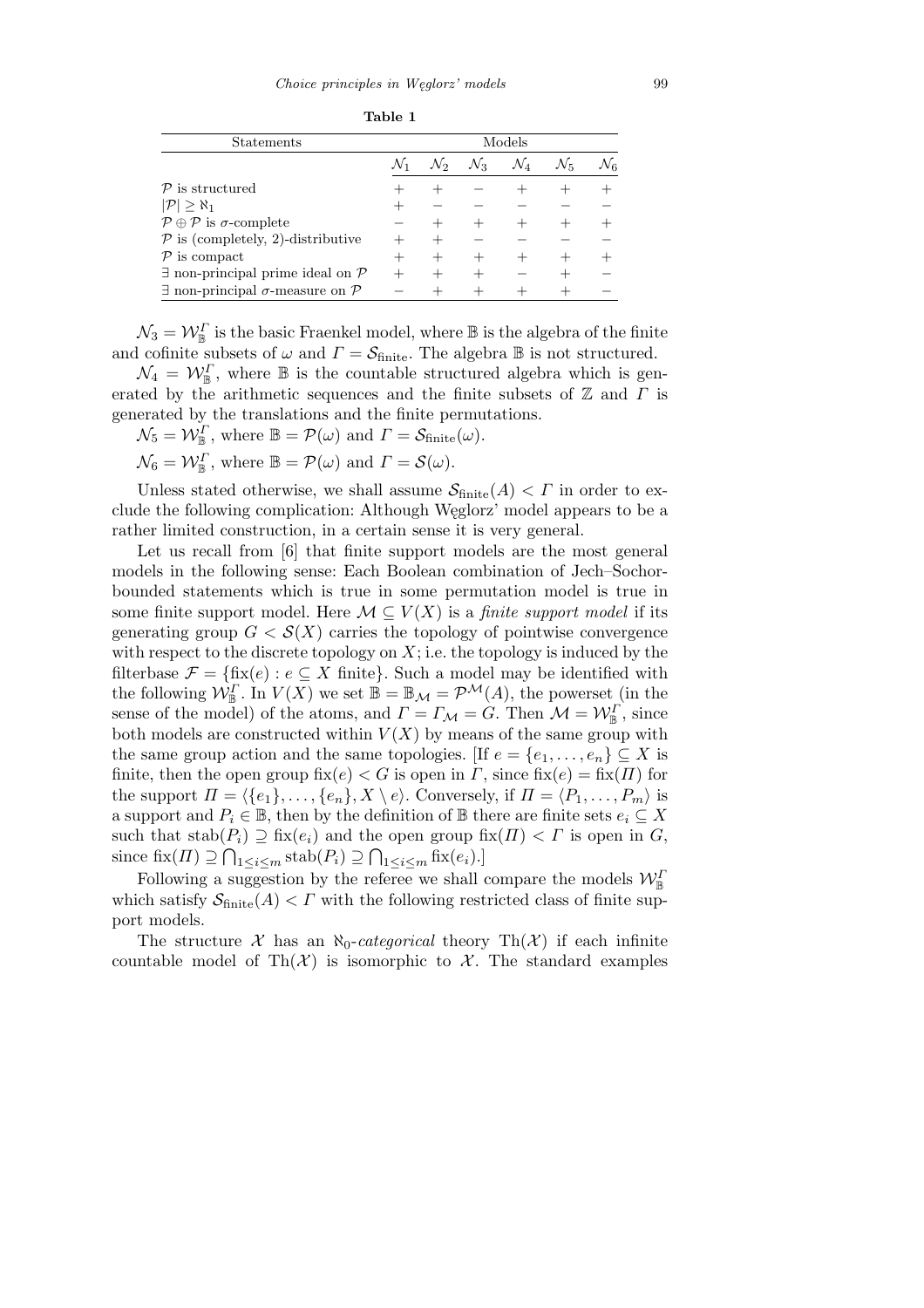are  $X_1 = \aleph_0$ , a countable set without any structure, and the rationals  $\mathcal{X}_2 = (\mathbb{Q}, \lt).$ 

DEFINITION 2. We assume that  $\mathcal X$  is a first order structure on the countable set  $X$  in a countable language with an  $\aleph_0$ -categorical theory. The topology of the automorphism group  $G = Aut(X) < S(X)$  is generated by the groups fix(*e*) for  $e \subseteq X$  finite. Then  $\mathcal{M}(\mathcal{X}) \subseteq V(X)$  is the permutation model which is generated by *G* (and the action id).

We let *A* be the structure which  $\mathcal X$  induces on the set of atoms. By the definition of the model,  $A \in \mathcal{M}(\mathcal{X})$ . Therefore each subset of *A* which in  $A$  is definable from finitely many parameters in  $A$  is an element of the model. For  $\aleph_0$ -categorical structures there are no other subsets of *A* in the sense of  $M$ ; cf. [7], proof of Theorem 16. We therefore may identify  $M(\mathcal{X})$ with the following model  $\mathcal{W}_{\mathbb{B}}^{\Gamma}$ :  $\mathbb{B} = \mathcal{P}^{\mathcal{M}}(X)$  is the algebra of the sets which are definable from finitely many parameters in *X*, and  $\Gamma = \text{Aut}(\mathcal{X})$ . If  $\mathcal{X} = \mathcal{X}_1$ , this is the basic Fraenkel model, and if  $\mathcal{X} = \mathcal{X}_2$ , then  $\mathcal{W}_{\mathbb{B}}^{\Gamma}$  is the ordered Mostowski model; cf. [20] and [16]. The latter model does not satisfy  $\mathcal{S}_{\text{finite}}(A) < \Gamma.$ 

**1.3.** *Acknowledgements .* The authors would like to thank the referee for several helpful suggestions. The first author remembers enlightening discussions with Professor W. A. F. Ruppert.

**2. Peculiarities of**  $\mathbb{B}$ **.** In this section we investigate  $\mathbb{B}$  from the point of view of the universe  $\mathcal{W}_{\mathbb{B}}^{\Gamma}$  and derive arithmetical properties of this algebra which contradict the axiom of choice. If  $\mathbb B$  is the algebra of the finite and cofinite subsets of  $\omega$  and  $\mathcal{S}_{\text{finite}} < \Gamma$ , then  $\mathcal{W}_{\mathbb{B}}^{\Gamma}$  coincides with the basic Fraenkel model (cf. [7], [16]). For this particular model the algebraic structure of  $\mathbb B$  is analyzed by Hodges [14], ring 3. To be accurate, the model of [14] is the *ZF* model which results from an application of the Jech–Sochor transfer theorem to the model of Definition 3 below (cf. [8]).

Definition 3. B is a Boolean algebra and *Γ <* Aut(B) is a subgroup of  $S(\mathbb{B})$ . The model  $\mathcal{M}_{\mathbb{B}}^{\Gamma} \subseteq V(\mathbb{B})$  is generated by the group *Γ* whose topology is induced by the filterbase  $\mathcal{F} = \{\text{stab}(b) : b \in \mathbb{B}\}.$ 

The models  $\mathcal{M}_{\mathbb{B}}^{\Gamma}$  and  $\mathcal{W}_{\mathbb{B}}^{\Gamma}$  differ by the sets of their atoms. From the point of view of the real world, the atoms of  $\mathcal{M}_{\mathbb{B}}^{\Gamma}$  are a copy of the algebra  $\mathbb{B}$ , while the atoms of  $\mathcal{W}_{\mathbb{B}}^{\Gamma}$  are a copy of the atoms of  $\mathbb{B}$ . This entails the following technical difference: The model  $\mathcal{M}_{\mathbb{B}}^{\Gamma}$  is defined in terms of "finite supports".

If  $\Gamma = \text{Aut}(\mathbb{B})$ , then  $\mathcal{M}_{\mathbb{B}}^{\Gamma} = \mathcal{M}_{\mathbb{B}}^{\text{Aut}}$ . In [14], ring 2, there is an application of  $\mathcal{M}_{\mathbb{B}}^{\text{Aut}}$  to a non-atomic algebra. If  $\mathbb B$  is atomic with the set *A* of atoms and  $\overline{\Gamma} = \mathcal{S}_{\text{finite}}(A)$ , then we set  $\mathcal{M}_{\mathbb{B}}^{\Gamma} = \mathcal{M}_{\mathbb{B}}^{\text{fin}}$ . As follows from [7], Subsection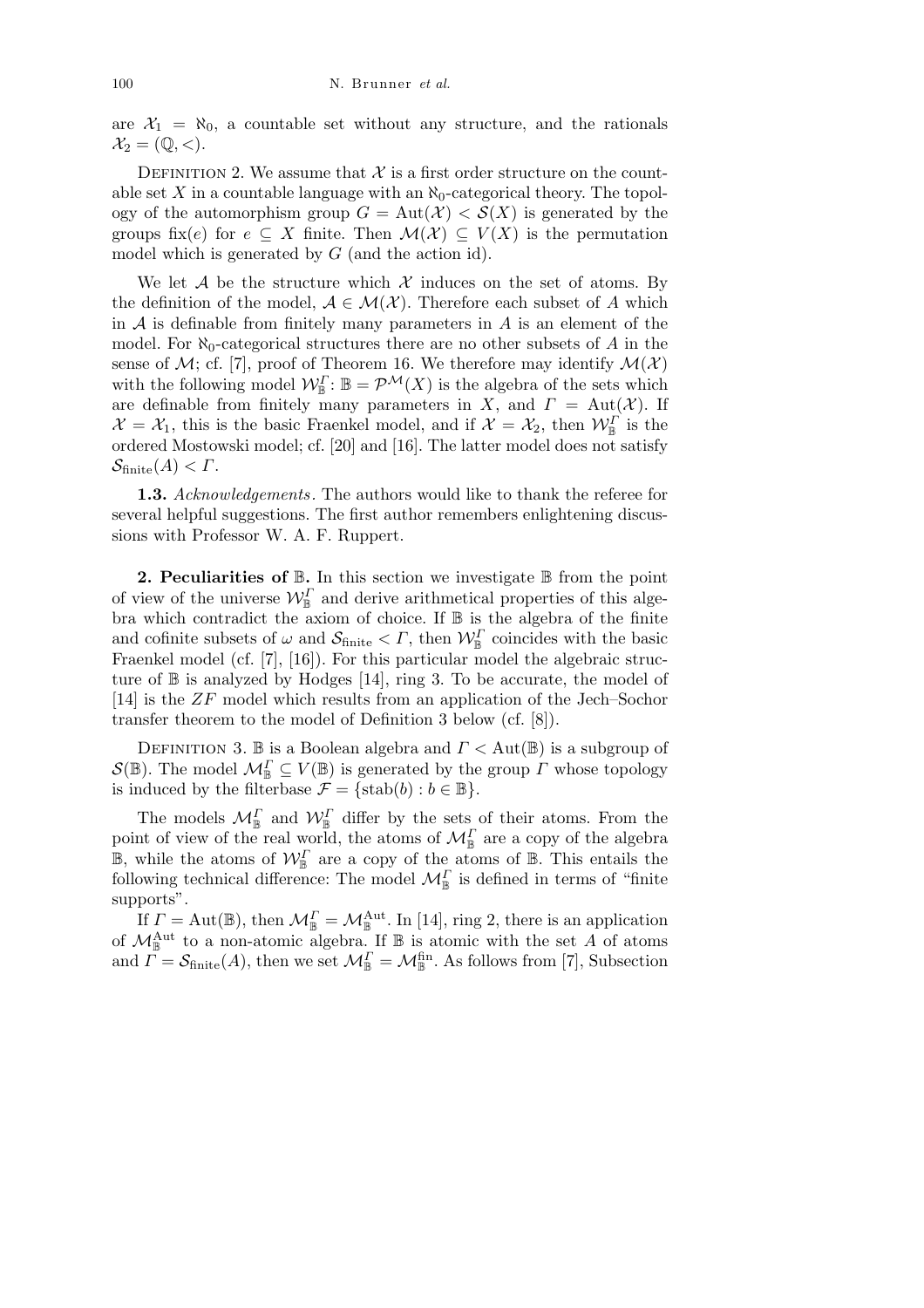3.1, if  $\mathbb B$  is atomic, then the model  $\mathcal M^{\Gamma}_{\mathbb B}$  is isomorphic to  $V(\mathbb B)$ , when this structure is constructed within  $W_{\mathbb{B}}^{\Gamma}$ . Therefore the results of this paper, with the exception of Lemma 1, are immediately extended from  $\mathcal{W}_{\mathbb{B}}^{\Gamma}$  to the corresponding  $\mathcal{M}_{\mathbb{B}}^{\Gamma}$ .

Węglorz' result is a special case of the following lemma. [The proof of [28] uses only permutations with finite supports and generalizes immediately.] Lemma 1 appears to be the characteristic property of Węglorz' construction. If *M* is a finite support model,  $\mathbb{B} = \mathbb{B}_{\mathcal{M}}$  and  $\Gamma = \Gamma_{\mathcal{M}}$ , then  $\mathcal{W}_{\mathbb{B}}^{\Gamma}$  satisfies the conclusion by its definition, but not necessarily the premise.

LEMMA 1 ([28]). *If*  $S_{\text{finite}}(A) < \Gamma$ , then  $W_{\mathbb{B}}^{\Gamma} \models \mathcal{P}(A) = \mathbb{B}$ .

As an immediate application let us consider the following assertion.

(1) If *A* is infinite, then  $P(A)$  is structured.

The failure of (1) is related to a "defect" in the definition of finiteness (cf. [16], p. 52). For apply  $W^{\Gamma}_{\mathbb{B}}$  to an algebra  $\mathbb{B}$  which is not structured, e.g. the algebra of the finite and cofinite subsets of  $\omega$ , and consider an atom  $B/\mathcal{I}_{\text{finite}}$  of  $\mathbb{B}/\mathcal{I}_{\text{finite}}$ . Then by Lemma 1 in  $\mathcal{W}_{\mathbb{B}}^{\Gamma}$  it is an atom of  $\mathcal{P}(A)/\mathcal{I}_{\text{finite}}$ . Therefore in  $\mathcal{W}_{\mathbb{B}}^{\Gamma}$  the infinite set  $B \subseteq A$  is *amorphous*. [Each infinite subset of *B* is cofinite in *B*.]

It follows from Lemma 1 that in the sense of the models each atomic B becomes a *complete* algebra [existence of least upper and greatest lower bounds]. Therefore B satisfies the *countable separation property*. [Countable sets  $X, Y \subseteq \mathbb{B}$  such that  $x \leq y$  whenever  $x \in X$  and  $y \in Y$  may be separated by some  $b \in \mathbb{B}$ ; i.e.  $x \leq b \leq y$  for  $x \in X$ ,  $y \in Y$ .] In *ZFC* the following assertion (2) is true ([18], p. 79). In  $\mathcal{W}_{\mathbb{B}}^{\text{fin}}$  it is false in view of the following Lemma 2, when applied to a counterexample  $\mathbb C$  of the separation property. (In view of [18], p. 177, the countable atomless algebra  $\mathbb C$  is such a counterexample; then we may let  $\mathbb{B} \subset \mathcal{P}(\mathbb{Z})$  be the atomic algebra which is generated by the arithmetic sequences and the finite sets.)

(2) The countable separation property is preserved by quotients.

Lemma 2. *For each Boolean algebra* C *∈ V there is an atomic Boolean algebra*  $\mathbb{B} \in V$  *such that in*  $\mathcal{W}_{\mathbb{B}}^{\text{fin}}$  *the algebra*  $\mathcal{P}(A)/\mathcal{I}_{\text{finite}}$  *is isomorphic to*  $\mathbb{C}$ *.* 

Proof. In *V* we may apply AC to represent  $\mathbb{C}$  as a quotient  $\mathbb{B}/\mathcal{I}_{\text{finite}}$ for some atomic algebra  $\mathbb{B}$  ([18], p. 85). In  $\mathcal{W}_{\mathbb{B}}^{\text{fin}}$  the set  $\mathcal{P}(A)/\mathcal{I}_{\text{finite}}$  is wellorderable, since no equivalence class can be moved by finite permutations  $\pi \in \mathcal{S}_{\text{finite}}(A)$ . Therefore this algebra is isomorphic to  $\mathbb C$  in the sense of the model.

For  $\mathcal{W}_{\mathbb{B}}^{\Gamma}$  this isomorphism may exist in *V* only. The quotient algebra is therefore elementarily equivalent to C.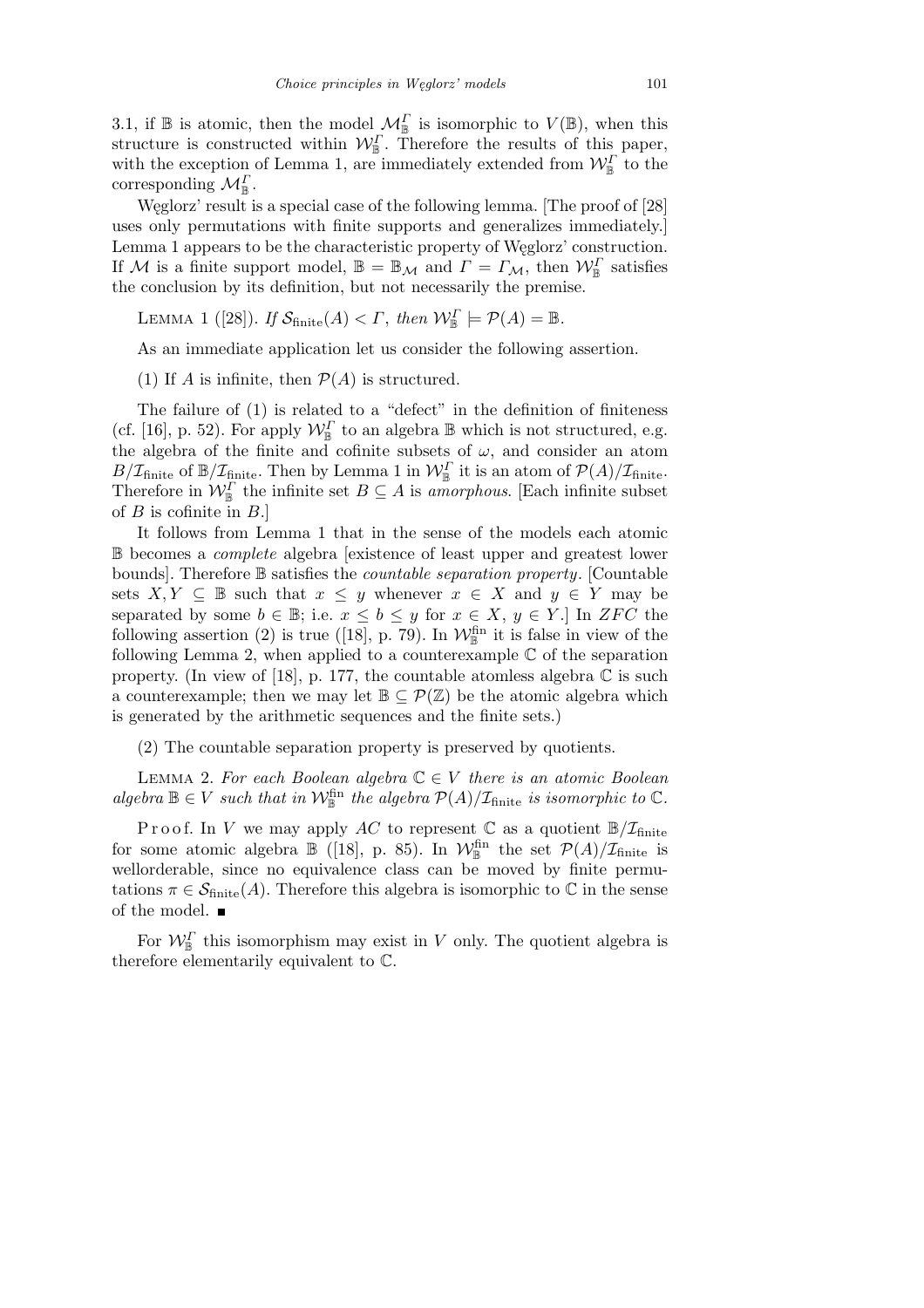102 N. Brunner *et al.*

A set is *Dedekind-finite* if it does not contain a countably infinite subset. The existence of infinite Dedekind-finite sets contradicts the countable axiom of choice. Dedekind-finite Boolean algebras are *σ*-*complete* [completeness with respect to countable sets] and they violate the following *ZFC* result (cf. [18], p. 40 and Koppelberg's theorem on p. 177).

(3) If  $\mathbb B$  is a  $\sigma$ -complete Booolean algebra, then its cardinality is at least  $\aleph_1$ .

LEMMA 3 ([8]). *If*  $S_{\text{finite}}(A) < \Gamma$ , then  $W_{\mathbb{B}}^{\Gamma} \models \mathbb{B}$  is Dedekind-finite.

Lemma 3 also applies to the finite support models of Definition 2. [The proof of Plotkin's Theorem 16 in [7] is modified as follows: On *X* each definable quasi-wellordering relation  $\prec$  defines a finite partition of *X* into sets of equivalent elements, whence in  $\mathcal{M}(\mathcal{X}) = \mathcal{W}_{\mathbb{B}}^{\Gamma}$  the powerset  $\mathbb{B}_{\mathcal{M}} =$  $P(A)$  is Dedekind-finite.]

We conclude that  $\mathcal{I}_{\text{finite}}$  is a  $\sigma$ -ideal [the span  $\vee X$  of countable sets *X*  $\subseteq$  *I*<sub>finite</sub> exists and *∨X*  $\in$  *I*<sub>finite</sub>] in B. Lemmas 2 (applied to  $\mathbb{C}$  which is not  $\sigma$ -complete) and 3 imply that there are models  $\mathcal{W}_{\mathbb{B}}^{\text{fin}}$  where the following *ZFC* assertion (the easy part of a theorem due to von Neumann, Loomis and Sikorski) is false ([25], p. 74). By contrast, no *AC* is needed in the proof that a retract of a complete Boolean algebra is complete ([18], p. 71).

(4) The quotient of a  $\sigma$ -complete Boolean algebra modulo a  $\sigma$ -ideal is *σ*-complete.

In *ZFC* the free product of Boolean algebras is defined as the algebra of the clopen subsets of the topological product of their Stone spaces. For families of set algebras  $\mathbb{C}_i \subseteq \mathcal{P}(X_i)$ , where  $i \in I$ , we may apply a remark of [18], p. 159, to avoid Stone's representation theorem. We define the *direct* Q  $sum \oplus_{i \in I} C_i$  as the subalgebra of  $P(\prod_{i \in I} X_i)$  which is generated by the  $C_i$ *sum*  $\bigoplus_{i\in I} \mathbb{C}_i$  as the subalgebra of  $P(\prod_{i\in I} X_i)$  which is generated by the  $\mathbb{C}_i$ -<br>rectangles. [Rectangles are products  $\prod_{i\in I} Y_i$  of  $Y_i \in \mathbb{C}_i$ , where with finitely many exceptions  $Y_i = X_i$ . Then in *ZFC* the direct sum coincides with the free product. Lemma 3 together with Theorem 1 (about  $\Delta_4$ ) of [26] imply that in  $\mathcal{W}_{\mathbb{B}}^{\Gamma}$  the algebra  $\mathbb{B} \oplus \mathbb{B} \subseteq \mathcal{P}(A \times A)$  is Dedekind-finite. Therefore the following theorem depends on *AC* (cf. [18], p. 172).

(5) If  $\mathbb B$  is an infinite Boolean algebra, then  $\mathbb B \oplus \mathbb B$  is not  $\sigma$ -complete.

By the proof of  $(5)$  in [18], p. 163, if  $\mathbb B$  is an infinite atomic Boolean algebra, then *AC* is not needed in order to verify that  $\mathbb{B} \oplus \mathbb{B}$  is not complete. [The span  $\vee$ {*a* × *a* : *a* an atom of  $\mathbb{B}$ } does not exist.] A modification of  $\mathcal{W}_{\mathbb{B}}^{\text{fin}}$ shows, however, that the following assertion depends on *AC*.

(6) If  $\mathbb{B}_1$  and  $\mathbb{B}_2$  are infinite atomic Boolean algebras, then  $\mathbb{B}_1 \oplus \mathbb{B}_2$  is not complete.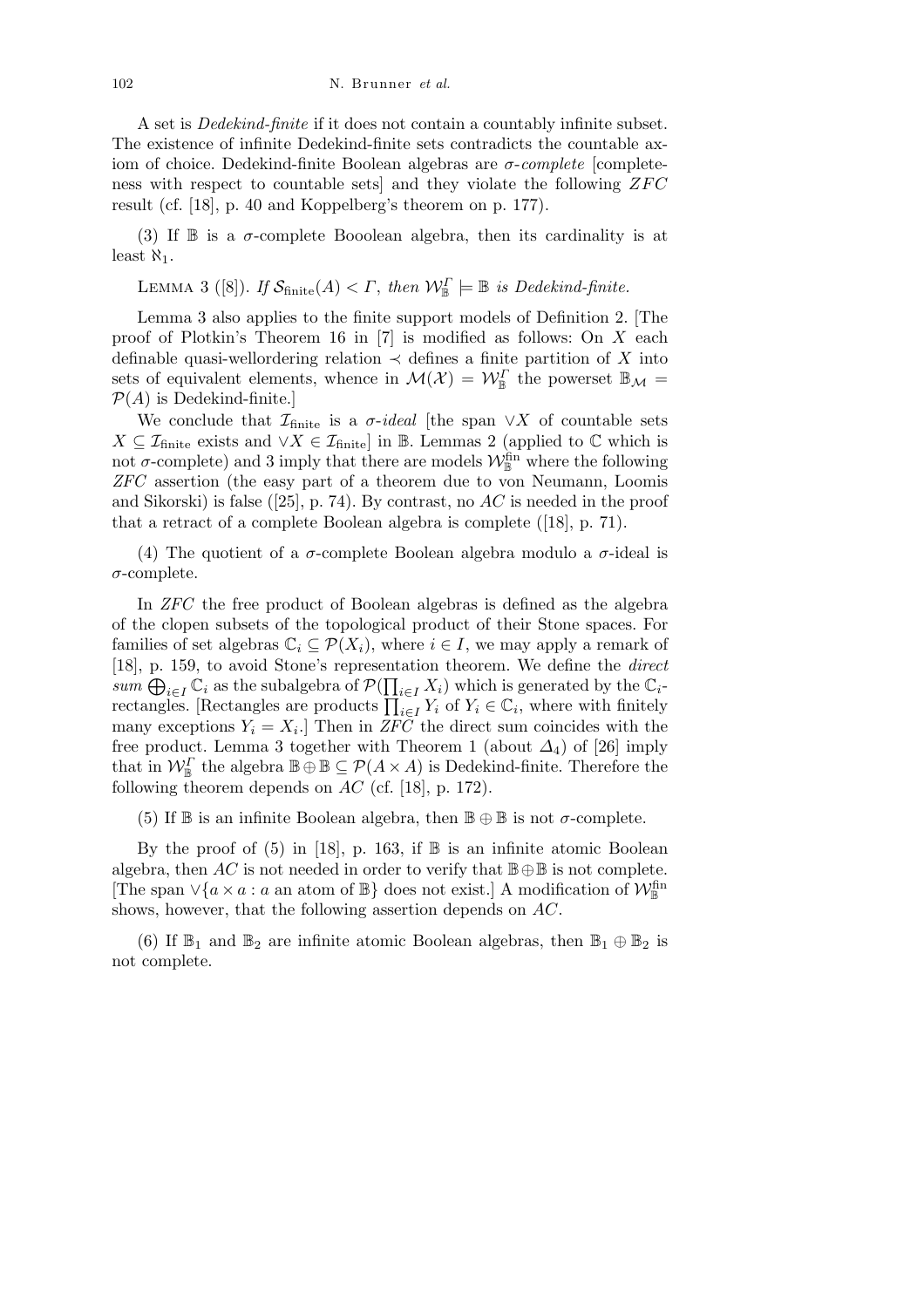DEFINITION 4. If  $\mathbb{B}_1 \subseteq \mathcal{P}(A^1)$  and  $\mathbb{B}_2 \subseteq \mathcal{P}(A^2)$  are atomic Boolean algebras with disjoint sets of atoms  $\{\{a\} : a \in A^i\}$ , then  $\mathcal{W}_{\mathbb{B}_1, \mathbb{B}_2} \subseteq V(A^1 \cup$  $A^2$ ) is generated by the group  $S_{\text{finite}}(A^1 \cup A^2)$  whose group topology is induced by the filterbase  $\mathcal{F} = \{\text{stab}(b) : b \in \mathbb{B}_1 \cup \mathbb{B}_2\}.$ 

LEMMA 4.  $\mathcal{W}_{\mathbb{B}_1,\mathbb{B}_2} \models \mathcal{P}(A^i) = \mathbb{B}_i$  and  $\mathcal{W}_{\mathbb{B}_1,\mathbb{B}_2} \models \mathcal{P}(A^1 \times A^2) = \mathbb{B}_1 \oplus \mathbb{B}_2$ .

Proof. The stabilizer stab $(A^i)$  is open, since  $A^i = 1^{\mathbb{B}_i} \in \mathbb{B}_i \in \mathcal{W}_{\mathbb{B}_1, \mathbb{B}_2}$ . Therefore in  $\mathcal{W}_{\mathbb{B}_1,\mathbb{B}_2}$  the set *A* of the atoms is partitioned into  $A = A^1 \cup A^2$ . The proof of Lemma 1 (in [28]) shows that  $\mathcal{W}_{\mathbb{B}_1,\mathbb{B}_2} \models \mathcal{P}(A^i) = \mathbb{B}_i$ . The assertion about the free product is verified by a similar argument.

We consider an element  $S \in \mathcal{P}(A^1 \times A^2) \cap \mathcal{W}_{\mathbb{B}_1, \mathbb{B}_2}$ . Then for some finite set  $\mathbb{D} \subseteq \mathbb{B}_1 \cup \mathbb{B}_2$  we have  $stab(S) \supseteq fix(\mathbb{D})$ . We may assume that  $\mathbb{D} = \mathbb{D}_1 \cup \mathbb{D}_2$  is the union of finite subalgebras  $\mathbb{D}_i$  of  $\mathbb{B}_i$ . Their atoms form finite partitions  $\Pi^i = \langle P_1^i, \ldots, P_{m^i}^i \rangle$  of  $A^i$ . If we consider an element  $r = (p^1, p^2)$  of the rectangle  $R = P_{j}^{\text{T}} \times P_{j}^{\text{2}}$ , then the orbit

$$
\mathrm{orb}_{\mathrm{fix}(\mathbb{D})}(r) = \{ \langle \pi^1(p^1), \pi^2(p^2) \rangle : \pi^i \in \mathcal{S}_{\mathrm{finite}}(P^i_{j^i}) \} = R.
$$

Hence *S* is the union of the finitely many rectangles of the partition which intersect *S*. By its definition, this union is an element of  $\mathbb{B}_1 \oplus \mathbb{B}_2$ .

We next investigate distributive laws and construct counterexamples to Tarski's reformulation (7) of *AC* (cf. [23], p. 18).

(7)  $P(A)$  is completely distributive.

LEMMA 5. *If*  $S_{\text{finite}}(A) < \Gamma$ , then  $W_{\mathbb{B}}^{\Gamma} \models \mathbb{B}$  is not (completely, 2)*distributive.*

P r o o f. We first observe that there is no choice function on  $[A]^2$ . Suppose that *Π* is a support of a choice function *f* and *P* is an infinite equivalence class of *Π*. Let us consider a two-element set  $\{a, b\} \in [P]^2$  and the transposition  $\pi = (a, b)$ . Then  $(\pi f)(\pi \{a, b\}) = \pi (f(\{a, b\})) \neq f(\{a, b\})$ by the definition of *f* as a choice function and  $\pi$  as a transposition. But  $(\pi f)(\pi \{a, b\}) = f(\{a, b\})$ , since  $\pi \in \text{stab}(H) \cap \text{stab}(\{a, b\})$ , a contradiction.

That  $\mathbb B$  is not (completely, 2)-distributive follows from a proof in [23], p. 18: Fix  $a_0 \in A$  and consider the sets  $S_F = \{\{a, a_0\}, \{b, a_0\}\} \in [\mathbb{B}]^2$ , where  $F = \{a, b\} \in \mathcal{F} = [A \setminus \{a_0\}]^2$ . The distributive law is formulated in terms of the set *C* of functions  $f: \mathcal{F} \to [A]^2 \subseteq \mathbb{B}$  such that  $f(F) \in S_F$ . It asserts that for all functions  $F \mapsto S_F$  where  $|S_F| \leq 2$ ,

$$
\bigcap_{F \in \mathcal{F}} \bigcup_{x \in S_F} x = \bigcup_{f \in C} \bigcap_{F \in \mathcal{F}} f(F).
$$

Since  $\bigcap_{F \in \mathcal{F}}$ S  $S_F \neq \emptyset$ , there exists some  $f \in C$  which defines a choice  $\text{function } \{g(\{a,b\})\} = f(\{a, b\}) \setminus \{a_0\} \text{ on } [A \setminus \{a_0\}]^2.$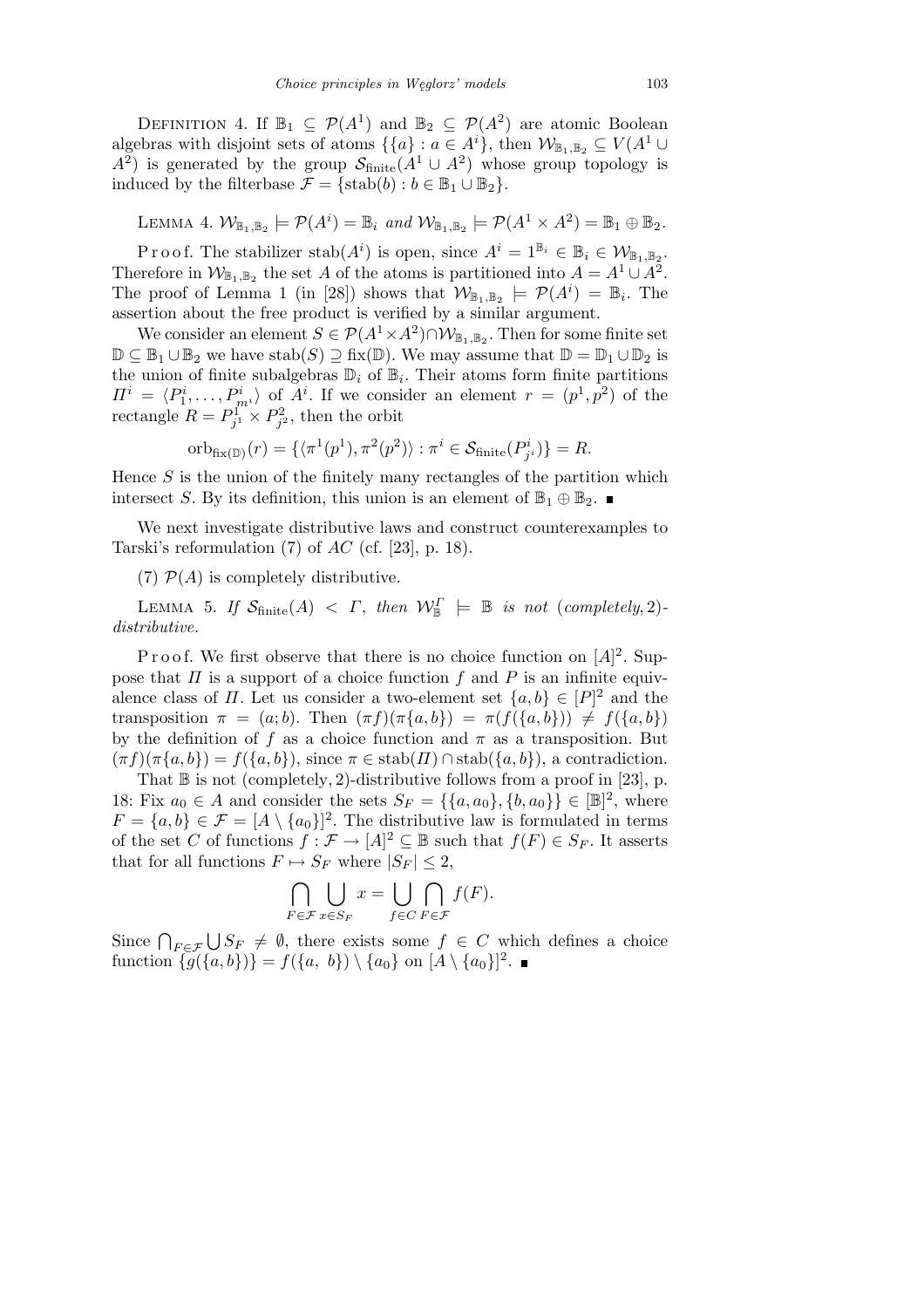As follows from the above proof, if  $S_{\text{finite}}(A) < \Gamma$ , then in  $W_{\mathbb{B}}^{\Gamma}$  the *ordering principle* [each set is the domain of a linear ordering relation] is false. On the other hand, the ordered Mostowski model is known to satisfy this principle ([20]) and therefore the powerset algebras are (completely*,* 2) distributive.

For  $\mathcal{W}_{\mathbb{B}}^{\text{fin}}$  the failure of the ordering theorem may be explained in terms of the following principle which in the presence of the axiom of foundation is equivalent to *AC*. Halpern's [13] proof of the next lemma in the special case of the basic Fraenkel model  $(\mathbb{B})$  is the algebra of the finite and cofinite sets) extends immediately to the general situation.

LEMMA 6 ([13]).  $\mathcal{W}_{\mathbb{B}}^{\text{fin}} \models$  *Each linearly orderable set is wellorderable.* 

In order to prove an analogy of Lemma 6 for a model  $\mathcal{W}_{\mathbb{B}}^{\text{Aut}}$  we need the following lemma about *reflections* [permutations  $\varrho$  on a set  $A$  for which  $\varrho^2 = 1_A$ , the identity]. Degen [9] has considered (i) as a weak axiom of choice.

LEMMA 7. If  $\psi$  *is a permutation of a non-empty set A then there are two reflections*  $\varrho_1$  *and*  $\varrho_2$  *satisfying* 

- (i)  $\psi = \varrho_2 \circ \varrho_1$  *and*
- (ii) *for all*  $B \subseteq A$ , *if*  $\psi(B) = B$  *then*  $\rho_1(B) = B$  *and*  $\rho_2(B) = B$ *.*

Proof of (i). Assume  $\psi$  is a permutation of A. Write  $\psi =$  $\overline{a}$ *<sup>i</sup>∈<sup>K</sup> c<sup>i</sup>* as a product of disjoint cycles. Each  $c_i$  can be written as a product of reflections  $c_i = \varrho_{2,i} \circ \varrho_{1,i}$  as follows.

If *c<sup>i</sup>* has odd length, then

$$
c_i = (a_{-n}; a_{-(n-1)}; \dots; a_{-1}; a_0; a_1; \dots; a_n),
$$
  
\n
$$
\varrho_{1,i} = (a_{-1}; a_1)(a_{-2}; a_2) \dots (a_{-n}; a_n),
$$
  
\n
$$
\varrho_{2,i} = (a_0; a_1)(a_{-1}; a_2) \dots (a_{-(n-1)}; a_n).
$$

If *c<sup>i</sup>* has even length, then

$$
c_i = (a_{-(n-1)}; a_{-(n-2)}; \dots; a_{-1}; a_0; a_1; \dots; a_n),
$$
  
\n
$$
\varrho_{1,i} = (a_{-1}; a_1)(a_{-2}; a_2) \dots (a_{-(n-1)}; a_{n-1}),
$$
  
\n
$$
\varrho_{2,i} = (a_0; a_1)(a_{-1}; a_2) \dots (a_{-(n-1)}; a_n).
$$

If  $c_i$  is infinite, then

$$
c_i = (\dots; a_{-2}; a_{-1}; a_0; a_1; a_2; \dots),
$$
  
\n
$$
\varrho_{1,i} = \prod_{n=1}^{\infty} (a_{-n}; a_n),
$$
  
\n
$$
\varrho_{2,i} = \prod_{n=0}^{\infty} (a_{-n}; a_{n+1}).
$$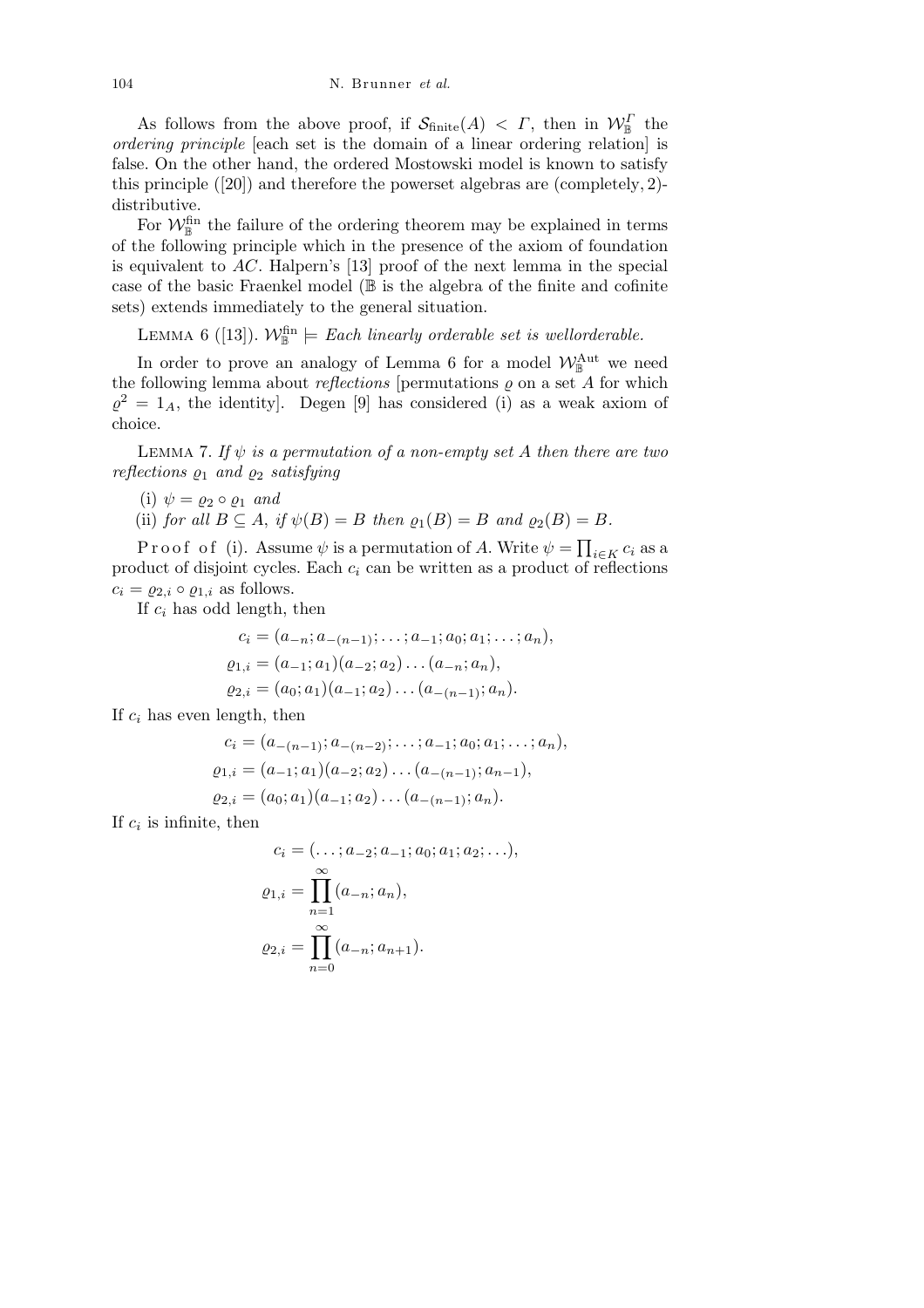Then, if  $\rho_1 =$  $\overline{ }$ *i*∈*K*  $\varrho$ <sub>1</sub>,*i* and  $\varrho$ <sub>2</sub> =  $\overline{a}$  $i \in K \ Q2, i$ , we have  $\varrho_1^2 = 1_A$ ,  $\varrho_2^2 = 1_A$  and  $\psi = \varrho_2 \circ \varrho_1.$ 

P r o o f o f (ii). We first note that if  $\eta$  is a permutation whose expression as a product of disjoint cycles is  $\eta = \prod_{j \in J} \sigma_j$  and  $B \subseteq \text{dom}(\eta)$  then the following is true:

$$
(*) \quad \eta(B) = B \Leftrightarrow (\forall j \in J)(\{x : \sigma_j(x) \neq x\} \subseteq B
$$
  
or 
$$
\{x : \sigma_j(x) \neq x\} \cap B = \emptyset).
$$

Now assume that  $B \subseteq A$  and that  $\psi(B) = B$ . By  $(*)$  for each  $i \in K$ , either  $\{a \in A : c_i(a) \neq a\} \subseteq B$  or  $\{a \in A : c_i(a) \neq a\} \cap B = \emptyset$ . When  $\rho_1$  is written as a product of disjoint cycles each cycle is a transposition  $(a; b)$  which is a cycle of  $\varrho_{1,i}$  for some  $i \in K$ . Hence by the definition of  $\varrho_{1,i}$ ,  $\{a,b\} \subseteq \{a \in A : c_i(a) \neq a\}.$  Therefore  $\{a,b\} \subseteq B$  (if  $\{a \in A : c_i(a) \neq a\} \subseteq$ *B*) or  $\{a, b\} \cap B = \emptyset$  (if  $\{a \in A : c_i(a) \neq a\} \cap B = \emptyset$ ). It follows from  $(*)$ that  $\varrho_1(B) = B$ . Similarly,  $\varrho_2(B) = B$ .

THEOREM 1. If  $\mathbb{B} = \mathcal{P}(\omega)$ , then

 $\mathcal{W}_{\mathbb{B}}^{\text{Aut}} \models$  *Every linearly orderable set is well orderable.* 

P r o o f. Let X be linearly orderable in  $\mathcal{W}_{\mathbb{B}}^{\mathrm{Aut}}$  and assume that the ordered partition  $\Pi = \langle P_1, \ldots, P_m \rangle$  is a support of a linear ordering  $\langle$  on *X*. We shall show that if  $\psi \in \text{stab}(H)$ , then  $\psi$  fixes X pointwise and hence  $\Pi$  is a support of a well ordering of *X*.

Assume  $\psi \in \text{stab}(H)$ . By Lemma 7,  $\psi = \varrho_2 \circ \varrho_1$  where  $\varrho_1$  and  $\varrho_2$  are reflections and (by part (ii))  $\varrho_1$  and  $\varrho_2$  are in stab(*Π*). The permutations  $\varrho_1$ and  $\varrho_2$  are therefore order automorphisms of  $(X, \leq)$ . Since no order automorphism of a linearly ordered set can have a finite cycle of length greater than 1, we conclude that for all  $x \in X$ ,  $\varrho_1(x) = \varrho_2(x) = x$  and therefore also  $\psi(x) = x$ .

The following topological version of (7) due to Strauss (cf. [17], p. 285) depends on *AC*, too.

 $(8)$  If  $\mathbb B$  is a compact zero-dimensional Hausdorff topological Boolean algebra, then B is completely distributive.

In view of Lemma 1,  $\mathbb{B} = \mathcal{P}(A)$  carries the product topology of  $2^A$ . It is zero-dimensional (i.e. the clopen sets form a base) and  $T_2$  [consider the rectangles which form a base for the open sets] and with this topology B is a *topological Boolean algebra* [i.e. complementation, union and intersection are continuous; this can be seen by expressing these properties in terms of the topological group  $(\mathbb{Z}/2\mathbb{Z})^A$ . Compactness is non-trivial. As follows from the failure of the axiom of choice for families of two-element sets (Lemma 5),  $\mathcal{P}(A \times A)$  is not compact (cf. [4], p. 123). By contrast, in the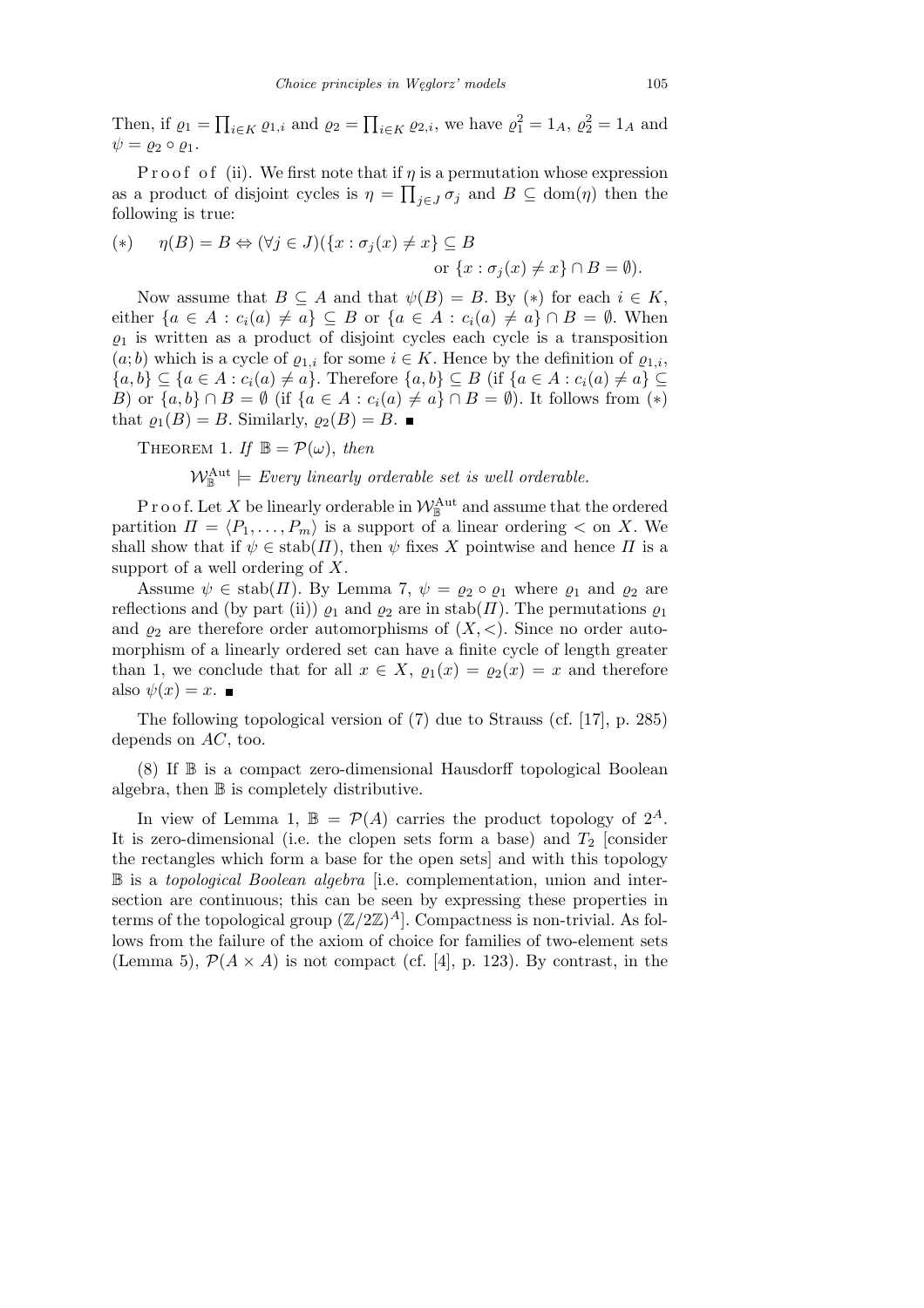ordered Mostowski model which does not satisfy  $S_{\text{finite}}(A) < \Gamma$  this space is compact, too.

THEOREM 2. *If*  $\mathcal{S}_{\text{finite}}(A) < \Gamma$  *and*  $\mathbf{X} \in \mathcal{W}_{\mathbb{B}}^{\Gamma}$  *is a compact Hausdorff space which is wellorderable as a set, then*  $\mathcal{W}_{\mathbb{B}}^{\Gamma} \models \mathbf{X}^A$  *is compact.* 

P r o o f. As in [4] it suffices to consider only spaces of the form  $\mathbf{X} = 2^{\alpha}$ , where  $\alpha$  is an ordinal number. [Each wellorderable space is a continuous image of a closed subspace of such an **X**.] Given an open covering  $O$  of  $X^A$ we shall construct a finite refinement. Let  $\Pi = \langle P_1, \ldots, P_m \rangle$  be a support of *O*. If we are given finite sets  $\Lambda \subseteq \alpha$  and  $E \subseteq A$  such that  $E \cap P_i \neq \emptyset$  for each equivalence class  $P_i$  of  $\Pi$ , then we set, for each  $\phi \in 2^{\Lambda \times \{P_1, \ldots, P_m\}}$ ,

$$
U(\Lambda, E, \phi) = \{ f \in \mathbf{X}^A = 2^{\alpha \times A} :
$$

$$
(\forall \lambda \in \Lambda)(\forall x \in E \cap P_i)(f(\lambda, x) = \phi(\lambda, P_i))\}.
$$

Step 1: There exist integers  $1 \leq k_i \leq |P_i|$  and a finite set  $\Lambda \subseteq \alpha$ such that for all  $\phi \in 2^{A \times \{P_1, ..., P_m\}}$  and each finite  $E \subseteq A$  the following implication is true:

$$
(|E \cap P_1| = k_1 \land \ldots \land |E \cap P_m| = k_m) \Rightarrow (\exists O \in \mathcal{O})(U(\Lambda, E, \phi) \subseteq O).
$$

For the proof we define an open covering of  $\mathbf{Y} = 2^{\alpha \times \{P_1, \ldots, P_m\}}$ . No choice principle is needed in the proof that this space is compact; cf. [19]. Given  $O \in \mathcal{O}$  we set

$$
R(A, E, O) = \{ \phi \in 2^{\alpha \times \{P_1, ..., P_m\}} : U(A, E, \phi/(A \times \{P_1, ..., P_m\})) \subseteq O \}.
$$

 $R(A, E, O)$  is open: for if  $\phi \in R(A, E, O)$  and  $\psi/(A \times \{P_1, \ldots, P_m\})$  =  $\phi/(A \times \{P_1, \ldots, P_m\})$ , then  $\psi \in R(A, E, O)$ .

The sets  $R(A, E, O)$  cover **Y**, where  $E \subseteq A$  and  $\Lambda \subseteq \alpha$  are finite, *E* meets each equivalence class of *Π* and  $O \in \mathcal{O}$ . For given  $\phi \in Y$  we define the following  $f \in \mathbf{X}^A$ : If  $x \in P_i$ , then we set  $f(\lambda, x) = \phi(\lambda, P_i)$ . Since  $\mathcal{O}$ covers  $X^A$ , we have  $f \in O$  for some  $O \in O$ . As *O* is open, there are finite sets  $\Lambda \subseteq \alpha$  and  $E \subseteq A$  such that  $g \in O$  if  $g/(\Lambda \times E) = f/(\Lambda \times E)$ . We may enlarge *E* so as to ensure  $E \cap P_i \neq \emptyset$  for each equivalence class  $P_i$  of  $\Pi$ . Then  $U(A, E, \phi) \subseteq O$  and  $\phi \in R(A, E, O)$ .

Since **Y** is compact, it is covered by finitely many  $R(\Lambda_j, E_j, O_j)$ . We set  $\Lambda = \bigcup_j \Lambda_i$  and  $k_i = |P_i \cap (\bigcup_j E_j)|$  and verify the claim of Step 1. Suppose that  $\phi \in 2^{A \times \{P_1, ..., P_m\}}$  and let  $\psi$  be an arbitrary continuation of  $\phi$  to  $\mathbf{Y} = 2^{\alpha \times \{P_1, \dots, P_m\}}$ . If  $E \subseteq A$  satisfies  $|E \cap P_i| = k_i$ , then we let  $\pi_i \in \mathcal{S}_{\text{finite}}(P_i)$  be permutations such that  $\pi_i^{\gamma}((\bigcup_j E_j) \cap P_i) = E \cap P_i$ . So  $\pi = \prod_i \pi_i \in \text{stab}(H)$  satisfies  $\pi^v \bigcup_j E_j = E$ . There is some j such that  $\psi \in R(\Lambda_j, E_j, O_j)$ . Hence  $U(\Lambda, \bigcup_j E_j, \phi) \subseteq U(\Lambda_j, E_j, \phi) \subseteq O_j$  and  $U(A, E, \phi) = \pi U(A, \bigcup_j E_j, \phi) \subseteq \pi O_j \in \mathcal{O}.$ <br>  $U(A, E, \phi) = \pi U(A, \bigcup_j E_j, \phi) \subseteq \pi O_j \in \mathcal{O}.$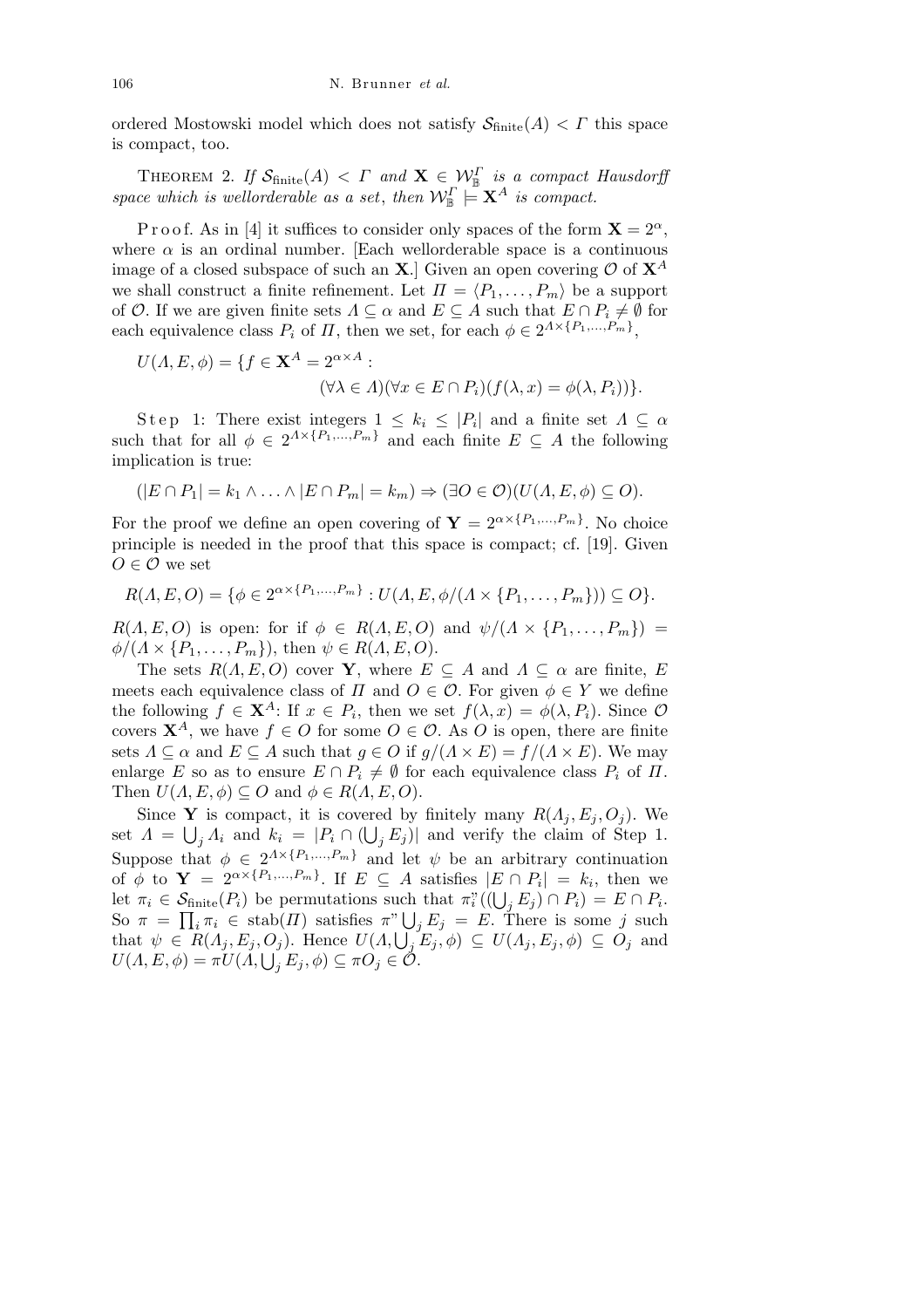This concludes Step 1 and shows that

$$
\mathcal{V} = \{ U(A, E, \phi) : \phi \in 2^{A \times \{P_1, ..., P_m\}} \text{ and } (\forall i)(|E \cap P_i| = k_i) \}
$$

is a refinement of *O*.

S t e p 2: We construct a finite subcover of  $\mathcal V$ .

Assume that  $P_i$  is infinite for  $1 \leq i \leq n$  and  $|P_i| = k_i = 1$  for  $n < i \leq m$ . For  $1 \leq i \leq n$  we choose finite subsets  $Q_i \subseteq P_i$  such that  $|Q_i| > k_i \cdot 2^{|A|}$  and set  $Q = \bigcup_{1 \leq i \leq n} Q_i \cup \bigcup_{i > n} P_i$ . Then the following finite subfamily  $\mathcal{V}_{fin}$  of  $\mathcal{V}$ covers the space **X***<sup>A</sup>*:

$$
\mathcal{V}_{\text{fin}} = \{ U(A, E, \phi) : \phi \in 2^{\Lambda \times \{P_1, ..., P_m\}}, E \subseteq Q \text{ and } (\forall i)(|E \cap P_i| = k_i) \}.
$$

For consider  $f \in \mathbf{X}^A$  and define a sequence  $E_i \subseteq P_i \cap Q$  as follows.

(i) If  $i > n$ , then  $P_i = \{x\}$  and for  $\lambda \in \Lambda$  we have  $f(\lambda, x) = \phi(\lambda, P_i)$ ; we set  $E_i = P_i$ . S

(ii) If  $i \leq n$ , then  $Q \cap P_i = Q_i \subseteq$  $\chi \in 2^A$   $\{x : (\forall \lambda \in A)(f(\lambda, x) = \chi(\lambda))\}.$ The pigeon-hole principle implies that for some  $\chi$  and different  $x_1, \ldots, x_{k_i}$ in  $Q_i$  we have  $(\forall \lambda \in \Lambda)(f(\lambda, x_1) = \ldots = f(\lambda, x_{k_i}) \ (= \chi(\lambda))$ . We set  $E_i =$  ${x_1, \ldots, x_{k_i}}.$ 

We conclude that  $f \in U(\Lambda, \bigcup_i E_i, \phi) \in \mathcal{V}_{\text{fin}}$ .

As in [4] this theorem may be improved by means of Ramsey theory:  $\mathbf{X}^{[A]^n}$  is compact. The premise  $\mathcal{S}_{\text{finite}}(A) < \Gamma$  is not optimal. For if  $\mathbb{B} =$  $P(\omega)$ , then the compactness of  $\mathbb B$  in  $\mathcal W^{\Gamma}_{\mathbb B}$  may be verified directly and without restrictions on  $\Gamma <$  Aut( $\mathbb{B}$ ): The topological spaces  $\mathbb{B}$  in *V* and  $\mathbb{B}$  in  $\mathcal{W}_{\mathbb{B}}^I$ consist of the same points, but in  $\mathcal{W}_{\mathbb{B}}^{\Gamma}$  there are fewer open coverings. A similar argument proves that  $\mathbb B$  is a Baire space in this model. On the other hand, if  $\mathbb{B}$  is the algebra of the finite and cofinite subsets of  $\omega$  and  $\mathcal{S}_{\text{finite}} < \Gamma$ , then in the basic Fraenkel model  $\mathcal{W}_{\mathbb{B}}^{\Gamma}$  the space  $\mathbb{B}$  is of the first category. [The families of the sets of cardinality *n* and of the sets whose complements are of cardinality *n* are closed and nowhere dense.]

The following assertion (9) concerns a "defect" in a topological definition of finiteness due to J. Aczél  $[1]$ ; cf.  $(13)$  below.

(9) Each infinite set *A* carries a Hausdorff topology **A** with infinitely many non-isolated points.

If  $\mathcal{S}_{\text{finite}}(A) < \Gamma$ , then in  $\mathcal{W}_{\mathbb{B}}^{\Gamma}$  for each  $T_2$  topology **A** on *A* the set of the isolated points is cofinite. For if  $\Pi$  is a support of  $\mathbf{A}$ , then each of its infinite equivalence classes  $P_i$  consists of isolated points. If the points  $p_1 \neq p_2$ of  $P_i$  are contained in the disjoint open neighbourhoods  $p_j \ni U_j \in \mathbf{A}$ , then  $\pi = (a_1; a_2) \in \text{stab}(H)$  satisfies  $\pi(U_2) = (U_2 \cup \{a_1\}) \setminus \{a_2\} \in \mathbf{A}$  and therefore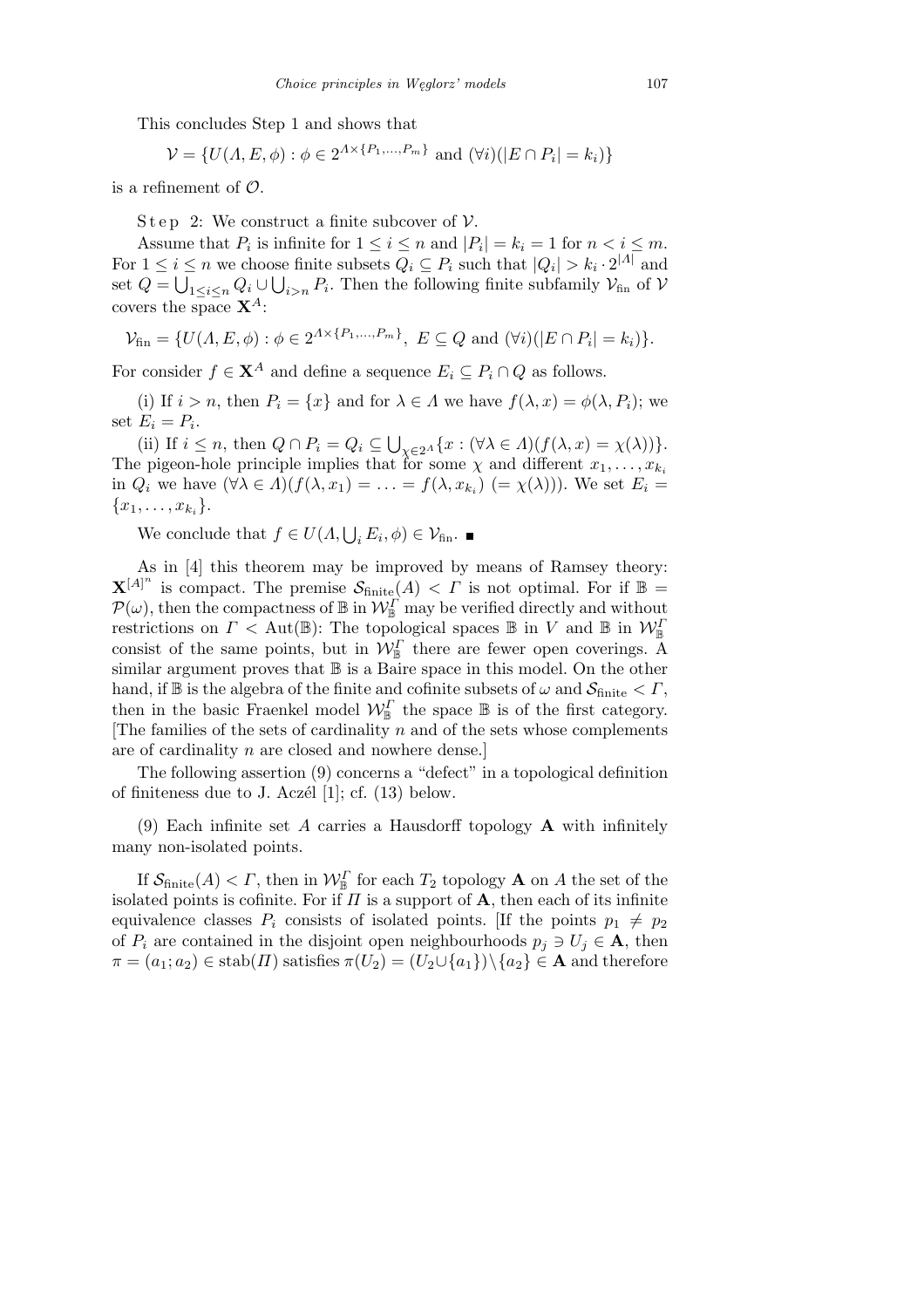${a_1} = U_1 \cap \pi(U_2) \in \mathbf{A}$ .] Hence each non-isolated point is contained in one of the finitely many one-element classes of *Π*. By contrast, in the ordered Mostowski model the atoms carry a dense-in-itself Hausdorff topology.

**3. Maximal ideals.** In this section we imitate a classical permutation argument due to Feferman (cf. [11], p. 343, and [27]) which will prove the independence of weakenings of the *Boolean prime ideal theorem* (10) by means of the counterexample  $\mathbb{B} \in \mathcal{W}_{\mathbb{B}}^{\Gamma}$ .

(10) Each non-principal ideal of  $\mathbb B$  is contained in a maximal non-principal ideal.

The ordered Mostowski model is known to satisfy (10); cf. [15]. In  $\mathcal{W}_{\mathbb{B}}^{\text{fin}},$ (10) fails in view of the remark subsequent to Lemma 5 [the Boolean prime ideal theorem implies the ordering theorem]. However,  $\mathbb{B} \in \mathcal{W}_{\mathbb{B}}^{\text{fin}}$  satisfies (10). [For consider a non-principal ideal  $\mathcal{I} \in \mathcal{W}_{\mathbb{B}}^{\text{fin}}$  of  $\mathbb{B} = \mathcal{P}(A)$ . Its image  $I/I_{\text{finite}}$  under the quotient map is an ideal in the quotient algebra. The latter is wellorderable as a set by Lemma 2, whence the quotient ideal is contained in a maximal ideal whose preimage is a maximal ideal which extends *I*.]

Theorem 3. *If* B *is a countable atomic algebra*, *then the following assertions are equivalent.*

(i) B *is structured*;

(ii)  $\mathcal{W}_{\mathbb{B}}^{\text{Aut}} \models$  *Each prime ideal of*  $\mathbb{B}$  *is principal.* 

P r o o f. For "(i)→(ii)" we first observe that, if  $\mathbb C$  is a countable structured algebra and  $\mathbb{B} \subseteq \mathcal{P}(\mathbb{Z})$  is the algebra which is generated by the arithmetic sequences and the finite sets, then both the quotient algebras  $\mathbb{B}/\mathcal{I}_{\text{finite}}$  and  $\mathbb{C}/\mathcal{I}_{\text{finite}}$  are countable and atomless and therefore isomorphic (cf. [14], p. 224). Hence by a theorem of Vaught, the countable atomic algebras  $\mathbb B$  and  $\mathbb C$  are also isomorphic (cf. [22], p. 1105). Therefore it suffices to consider the algebra  $\mathbb{B}$ . We shall use the following notation:  $S(a, b) = \{az + b : z \in \mathbb{Z}\},\$ where  $a > 0$  and b are integers, is an infinite arithmetic sequence. The group *Γ <* Aut(B) is generated by the finite permutations and the translations  $T_c(x) = x + c$ , where  $c \in \mathbb{Z}$ .

We suppose dually that in  $\mathcal{W}_{\mathbb{B}}^{\text{Aut}}$  there is a non-principal prime filter  $\mathcal U$  of  $P(A) = \mathbb{B}$ ; then  $A \in \mathcal{U}$ , and  $\{a\} \notin \mathcal{U}$  for all  $a \in A$ . We let  $\Pi$  be a support of *U* and C be the atomic subalgebra of B which is generated by *Π*. By refining *Π*, we may assume the existence of a finite set  $E = \{e_1, \ldots, e_m\} \subseteq \mathbb{Z}$  and of an even  $a > 0$  in  $\mathbb{Z}$ , where  $|e_i| < a/2$ , such that  $\Pi$  is of the form

$$
\Pi = \langle \{e_1\}, \ldots, \{e_m\}, S(a,0) \setminus E, \ldots, S(a,a-1) \setminus E \rangle.
$$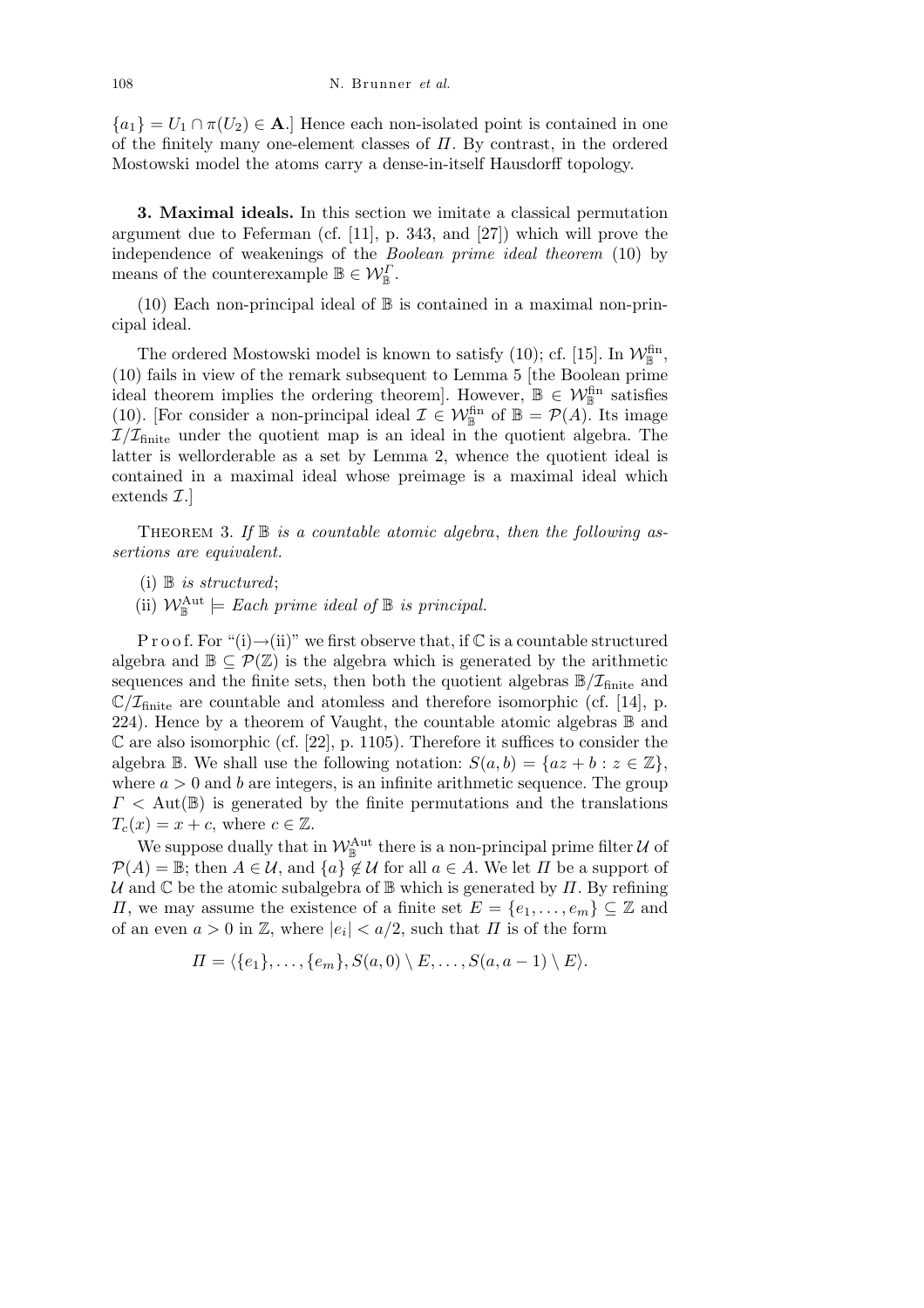CLAIM. For each automorphism  $\phi$  of  $\mathbb{C}/\mathcal{I}_{\text{finite}}$  there exist a finite subal $gebra \mathbb{D} \subseteq \mathbb{B}$ , *an isomorphism*  $\Phi : \mathbb{D}/\mathcal{I}_{\text{finite}} \to \mathbb{C}/\mathcal{I}_{\text{finite}}$ , *and a permutation*  $\pi \in \Gamma \cap$  fix( $\mathbb{C}$ ) *such that* 

$$
(L) \t\t \phi \circ \Phi(d/\mathcal{I}_{\text{finite}}) = \Phi(\pi(d)/\mathcal{I}_{\text{finite}}) \text{ whenever } d \in \mathbb{D}.
$$

By this weak "lifting" condition we mean that the automorphism *φ* of  $\mathbb{C}/\mathcal{I}_{\text{finite}}$  may be imitated by some  $\pi \in \text{fix}(\mathbb{C})$ . We note that the restriction of  $\phi$  to the atoms of  $\mathbb{C}/\mathcal{I}_{\text{finite}}$  is a permutation of some finite order *n* which we may represent by  $f \in \mathcal{S}(\{0, 1, \ldots, a-1\})$  as follows:

$$
\phi(S(a,k)/\mathcal{I}_{\text{finite}}) = S(a,f(k))/\mathcal{I}_{\text{finite}}.
$$

We first define a copy  $\mathbb{D} \subseteq \mathbb{B}$  of the algebra  $\mathbb{C}/\mathcal{I}_{\text{finite}}$  and the isomorphism *Φ*. On the atoms we set

$$
\Phi(D_k/\mathcal{I}_{\text{finite}}) = S(a,k)/\mathcal{I}_{\text{finite}},
$$

where  $D_k$  is an atom of  $\mathbb{D}$ . For  $0 \leq k < a$  it is defined by means of the following partition of *A*:

$$
D_k = \bigcup_{i=0}^{n-1} S(na, ia + f^{[-i]}(k)),
$$

where for  $z \in \mathbb{Z}$  the mapping  $f^{[z]}$  is the *z*th iterate of  $f[f^{[0]}(x) = x, f^{[1]} = f$ and  $f^{[-1]}$  is the inverse mapping]. D is the subalgebra of B which is generated by these atoms.

Now we define π. The translation  $T_a$  leaves  $\mathbb C$  invariant and it satisfies  $(L)$ :

$$
T_a^n(D_k) = \bigcup_{i=0}^{n-1} S(na, (i+1)a + f^{[-i]}(k))
$$
  
= 
$$
\bigcup_{i=0}^{n-1} S(na, ia + f^{[1-i]}(k)) = D_{f(k)}.
$$

In order to construct a  $\pi \in \text{stab}(\Psi)$  it suffices to remove the finitely many deviations of  $T_a$  from stab( $\Psi$ ) by means of a finite permutation  $\eta \in \mathcal{S}_{\text{finite}}(\mathbb{Z})$ (this does not influence  $(L)$ ); i.e.  $\pi = \eta \circ T_a$ , where  $\eta$  is a product of transpositions

$$
\eta = (e_1; e_1 + a) \circ \dots \circ (e_m; e_m + a).
$$

It is easy to verify that  $\pi(e_i) = e_i$ , since always  $e_i + a \neq e_j$ . [For otherwise  $0 < a = |e_i - e_j| \leq |e_i| + |e_j| < 2(a/2).$  Therefore also  $\pi(S(a, i) \setminus E) =$  $S(a, i) \setminus E$  and  $\pi \in \text{stab}(H) = \text{fix}(\mathbb{C}).$ 

This completes the proof of the claim.

We apply the claim and consider the automorphism  $\phi$  of  $\mathbb{C}/\mathcal{I}_{\text{finite}}$  which is induced by the following product of disjoint transpositions of atoms of  $\mathbb{C}/\mathcal{I}_{\text{finite}}$ :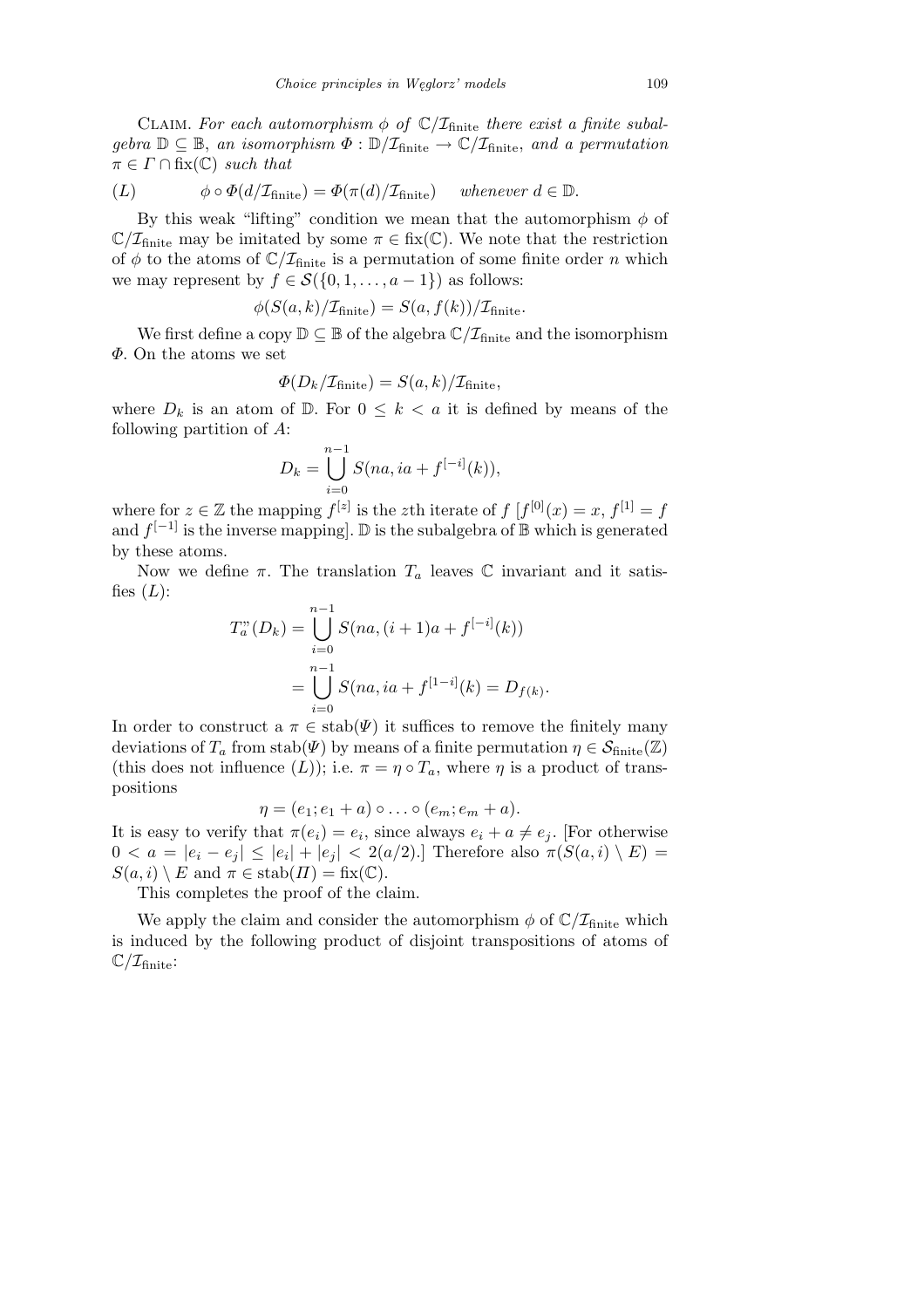$$
\phi = \prod_{k=0}^{a/2-1} \tau_k \quad \text{where} \quad \tau_k = (S(a,k)/\mathcal{I}_{\text{finite}}; S(a,k+a/2)/\mathcal{I}_{\text{finite}}).
$$

As in the proof of the claim we set  $\Phi(D_b/\mathcal{I}_{\text{finite}}) = S(a, b)/\mathcal{I}_{\text{finite}}$ . We now consider the following sets  $S_i \in \mathbb{D} \subseteq \mathbb{B}$ :

$$
S_1 = \bigcup_{k=0}^{a/2-1} D_k
$$
 and  $S_2 = \bigcup_{k=a/2}^{a} D_k$ .

Then in  $\mathbb{D}/\mathcal{I}_{\text{finite}} \subseteq \mathbb{B}/\mathcal{I}_{\text{finite}}$  the equivalence classes  $S_i/\mathcal{I}_{\text{finite}}$  form a partition of unity such that for the permutation  $\pi$  (whose existence is assured by the claim) we have

$$
\pi(S_1)/\mathcal{I}_{\text{finite}} = \Phi^{-1}\Big(\Big(\bigcup_{k=0}^{a/2-1} S(A, k+a/2)\Big)/\mathcal{I}_{\text{finite}}\Big) = S_2/\mathcal{I}_{\text{finite}} \text{ and}
$$
  

$$
\pi(S_2)/\mathcal{I}_{\text{finite}} = \dots = S_1/\mathcal{I}_{\text{finite}}.
$$

In terms of the algebra  $\mathcal{P}(A) = \mathbb{B}$  this means that the symmetric differences  $S_2 \triangle \pi(S_1)$  and  $S_1 \triangle \pi(S_2)$  are finite. As  $A \setminus (S_1 \cup S_2)$  is finite, some  $S_i$  is in the prime filter  $U$ , say  $S_1 \in U$ . Then also  $S_2 \in U$ , since  $\pi \in \text{stab}(H) \subseteq \text{stab}(U)$ and  $\pi(S_1) \in \mathcal{U}$  differs from  $S_2$  by just a finite set not in  $\mathcal{U}$  [which is nonprincipal. We thereby derive the contradiction that  $U$  contains the finite set  $S_1 ∩ S_2$ .

For the proof of "(ii) $\rightarrow$ (i)" we consider an atomic algebra  $\mathbb{B} \subseteq \mathcal{P}(A)$  such that  $B/\mathcal{I}_{\text{finite}}$  is an atom in  $\mathbb{B}/\mathcal{I}_{\text{finite}}$ . By the discussion following the assertion (1), independently of *Γ* in  $W^{\Gamma}_{\mathbb{B}}$  the set  $B \subseteq A$  of atoms is amorphous and we may define a non-principal maximal ideal  $\mathcal I$  on  $A$ : For  $S \subseteq A$  we set *S* ∈ *I* if *S* ∩ *B* is finite. ■

We conclude that, if  $\mathbb B$  is the countable structured atomic algebra, then in  $W_{\mathbb{B}}^{\text{Aut}}$  the following choice principle (11) fails. On the other hand, if  $\mathbb{B}$  is the algebra of the finite and cofinite subsets of  $\omega$ , then the basic Fraenkel model  $\mathcal{W}_{\mathbb{B}}^{\text{Aut}}$  satisfies (11) by [13] who calls it *SPI*.

(11) Each infinite set *A* carries a non-principal ultrafilter.

In the above model  $W_{\mathbb{B}}^{\text{Aut}}$  the failure of (10) is combined with a strong version of the premise of the usual Zorn lemma proof of (10): each family of ideals of B which is wellordered by *⊆* has a maximal element.

Lemma 8. *If* B *is the countable structured atomic Boolean algebra*, *then in*  $W_{\mathbb{B}}^{\text{Aut}}$  the set of the ideals of  $\mathbb{B}$  is Dedekind-finite.

Proof. As was observed in the proof of Theorem 3,  $\mathbb B$  is isomorphic to the algebra of  $\mathbb{B} \subseteq \mathcal{P}(\mathbb{Z})$  which is generated by the arithmetic sequences and the finite sets. Let us consider a support  $\Pi$  and an ideal  $\mathcal I$  which is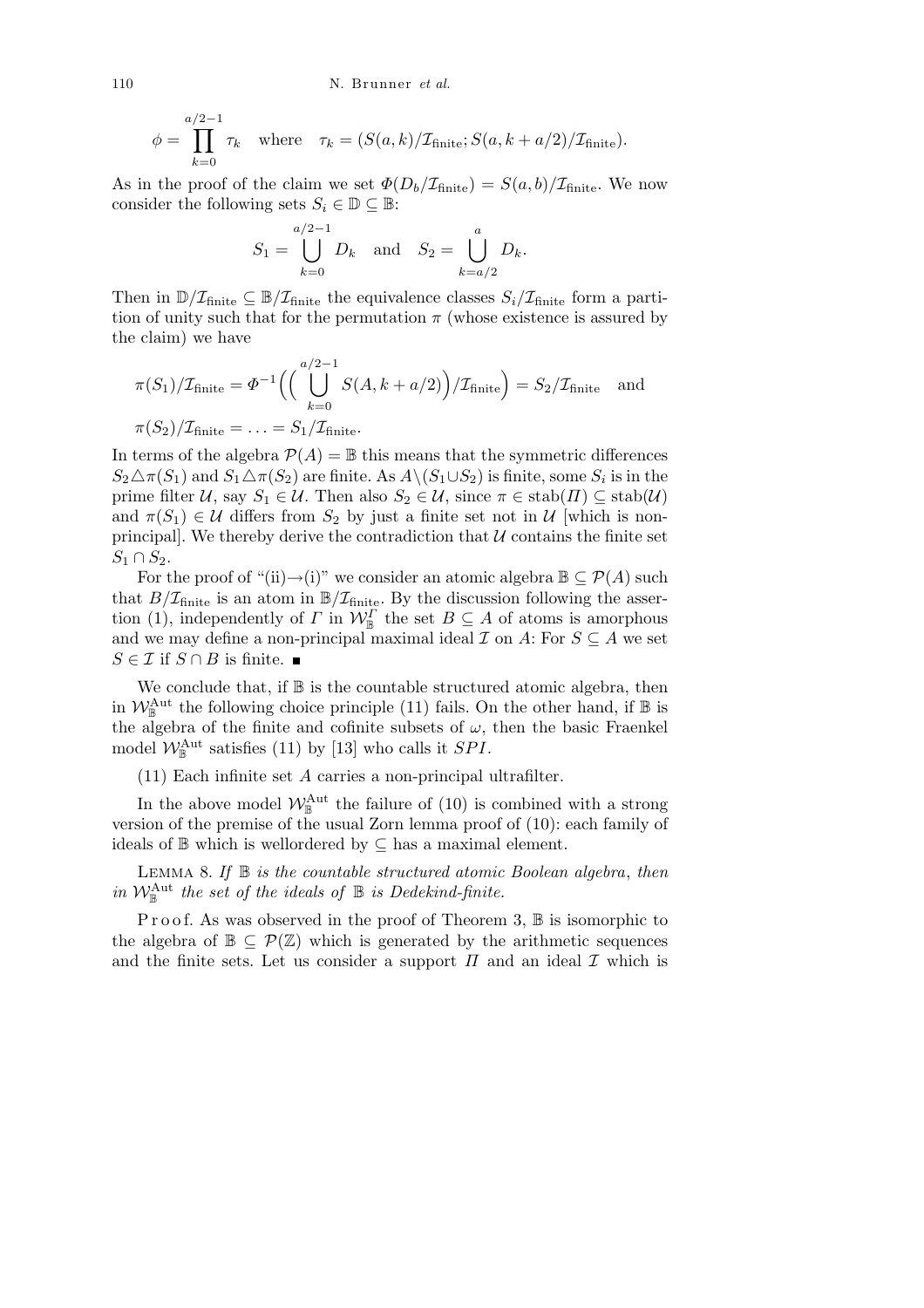supported by *Π*. As in the proof of Theorem 3 we may assume *Π* consists of finitely many one-element sets  $\{a\}$ , where  $a \in E$ , and arithmetic sequences  $S(a, b) \setminus E$ , where  $0 \leq b < a$ . If  $P_i = S(a, b) \setminus E$  is an infinite equivalence class of *Π*, we investigate the ideal in the algebra  $\mathbb{B}[P_i]$  of [25], p. 30. In view of Lemma 1 we have  $\mathbb{B}|P_i = \mathcal{P}(P_i)$ . Then  $\mathcal{I} \cap (\mathbb{B}|P_i)$  is one of the following ideals:

- *•* zero ideal  $\mathcal{I} \cap (\mathbb{B}|P_i) = \{\emptyset\},\$
- finite-subsets ideal  $\mathcal{I} \cap (\mathbb{B}|P_i) = [P_i]^{<\omega}$  or
- *•* degenerate case *I ∩* (B*|Pi*) = B*|P<sup>i</sup>* .

For if  $s \in S \in \mathcal{I} \cap (\mathbb{B}|P_i)$ , then by the argument in [14], pp. 225–226, the ideal  $\mathcal{I} \cap (\mathbb{B}|P_i)$  contains the finite-subsets ideal. If some  $S \in \mathcal{I} \cap (\mathbb{B}|P_i)$  is infinite, then  $S \supseteq S(ka, b + ha) \setminus F$  for some  $h \in \mathbb{Z}, k \in \mathbb{Z} \setminus \{0\}$  and a finite *F*. We combine the *k* translations  $T_{ja} \in \text{Aut}(\mathbb{B})$ , where  $0 \leq j \leq k$ , with finite permutations to define  $\pi_j \in \text{stab}(H)$ . Then there are finitely many permutations  $\pi_{k+j} \in \mathcal{S}_{\text{finite}}(P_i) \subseteq \text{stab}(\Pi)$ , where  $j \geq 0$ , such that  $l \geq 0$   $\pi_l(S) = P_i$ , and we conclude that  $P_i \in \mathcal{I} \cap (\mathbb{B}|P_i)$ .

If *P<sup>i</sup>* is a singleton set, then only the first and the third cases are possible. As in [14] it follows that there are only finitely many [namely  $2^m - 1$ ] ideals which are supported by *Π*. Hence the set of all ideals is Dedekindfinite.

The above argument is valid for  $W_{\mathbb{B}}^{\text{Aut}}$  with  $\mathbb{B} = \mathcal{P}(\omega)$ , too. [14] has shown that, if  $\mathbb B$  is the algebra of the finite and cofinite subsets of  $\omega$ , then the basic Fraenkel model  $\mathcal{W}_{\mathbb{B}}^{\text{fin}}$  satisfies the conclusion of Lemma 8. By contrast, if  $\mathbb{B} = \mathcal{P}(\omega)$  and  $\langle S_i : i \in \omega \rangle$  is an infinite partition of  $\omega$  into infinite pieces, then in  $W_{\mathbb{B}}^{\text{fin}}$  there is a strictly increasing infinite sequence of ideals, namely  $n \mapsto \mathcal{I}_n = \{ y \subseteq A : y \setminus \bigcup_{i \leq n} S_n \text{ is finite} \}, \text{ which is supported by } \Pi = \langle A \rangle.$ 

We conclude from Theorem 3 that the following assertion (about injective cardinalities) depends on *AC* (cf. [12], p. 104).

(12) If  $\mathbb B$  is an infinite Boolean algebra and  $\beta(\mathbb B)$  is the set of its maximal ideals, then  $|\mathbb{B}| \leq |\beta(\mathbb{B})|$ .

For if  $\mathbb{B} \subseteq \mathcal{P}(\mathbb{Z})$  is generated by the arithmetic sequences and finite sets of integers, then in  $W_{\mathbb{B}}^{\text{Aut}}$  each maximal ideal  $\mathcal I$  is generated by an atom  ${a} \in \mathbb{B}$ , i.e.  $\mathcal{I} = {b \subseteq A : a \notin b}$ , whence by Cantor's theorem  $|\beta(\mathbb{B})| = |A| < |\mathcal{P}(A)| = |\mathbb{B}|.$ 

 $\beta(\mathbb{B})$  carries the *Stone topology* which is generated by the subbase  $\{r(b):$  $b \in \mathbb{B}$ } of open sets  $r(b) = \{ \mathcal{I} \in \beta(\mathbb{B}) : b \notin \mathcal{I} \}$ . As follows from [12], p. 101, *AC* is not needed in the proof of the following assertion: *r* is an isomorphism between B and the algebra of the compact open subsets of the *Stone space*  $\beta(\mathbb{B})$ . The compactness of  $\beta(\mathbb{B})$  is known to be equivalent to (10), the Boolean prime ideal theorem; cf. [15]. As follows from Theorem 3,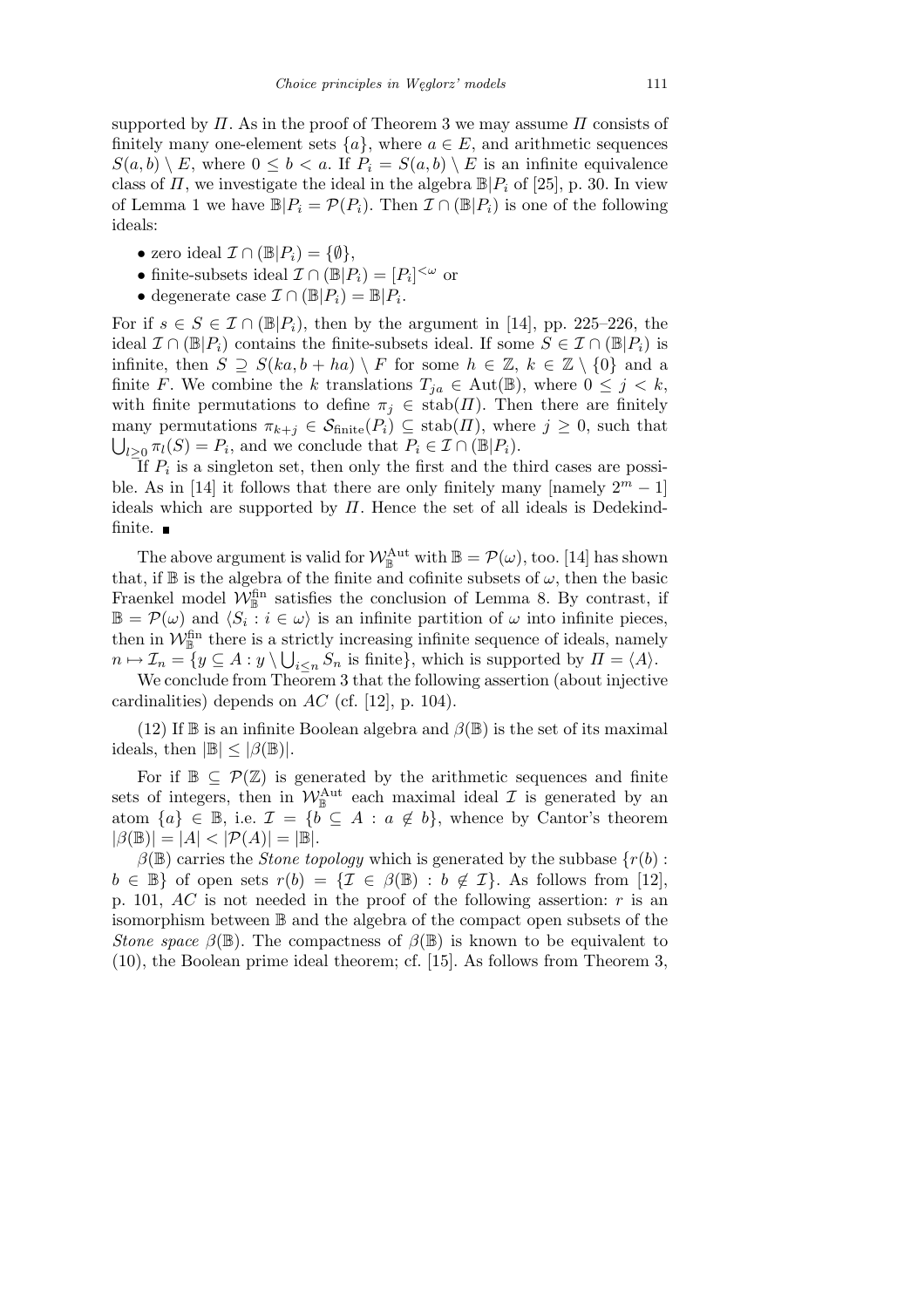in  $W_{\mathbb{B}}^{\text{Aut}}$  the Stone space of the arithmetic sequences algebra is *A* with the discrete topology. By Lemma 3 it is sequentially compact and countably compact. Hence even the following assertion depends on *AC*. (In Feferman's model [11] there are infinite discrete Stone spaces which, however, are not countably compact.)

(13) If  $\beta(\mathbb{B})$  is countably compact and discrete, then  $\mathbb B$  is finite.

The existence of non-principal two-valued measures on  $\mathcal{P}(A) \in \mathcal{W}_{\mathbb{B}}^{\Gamma}$  is equivalent to the existence of maximal ideals of  $\mathbb{B} \in \mathcal{W}_{\mathbb{B}}^{\Gamma}$ . It does not follow from the existence of non-principal probability measures. For if  $\mathbb{B} \subseteq \mathcal{P}(\mathbb{Z})$ is the algebra which is generated by the arithmetic sequences and the finite sets and  $\Gamma$  is generated by the translations and the finite permutations, then the permutations in *Γ* do not change the density  $\delta(S)$  = lim<sub>*n*→∞</sub>  $(S \cap [-n, n])/(2n + 1)$ , whose restriction to **B** is therefore an element of  $W_{\mathbb{B}}^{\Gamma}$ . Hence in  $W_{\mathbb{B}}^{\Gamma}$  it is a non-trivial non-principal measure on  $\mathbb{B} = \mathcal{P}(A)$  and it is countably additive in view of Lemma 3. By the proof of Theorem 3 there are, however, no non-principal two-valued measures on  $P(A) \in \mathcal{W}_{\mathbb{B}}^{\Gamma}$ . We next consider Pincus' strengthening of Feferman's argument (cf. [21]).

THEOREM 4. If  $\mathbb{B} = \mathcal{P}(\omega)$ , then in  $\mathcal{W}_{\mathbb{B}}^{\text{Aut}}$  each bounded complex-valued *finitely additive measure m on P*(*A*) *is concentrated on a finite set.*

P r o o f. We first consider the case where *m* is a real-valued non-principal measure on *A* which is supported by the partition  $\Pi = \langle P_1, \ldots, P_n \rangle$  of *A*. Then *m* is finitely additive on disjoint sets,  $m(A) \neq 0$ , and  $m({a}) = 0$  for all  $a \in A$ . It follows that there must be an  $i \leq n$  such that  $P_i$  is infinite and  $m(P_i) \neq 0$ . There exist pairwise disjoint infinite subsets,  $S_1$ ,  $S_2$ , and  $S_3$ , of *P*<sup>*i*</sup> such that  $P_i = S_1 \cup S_2 \cup S_3$ . Suppose  $\sigma_1, \sigma_2 \in \text{stab}(H)$  are such that

- (a1)  $\sigma_1(S_1) = S_2 \cup S_3$  and  $\sigma_1(S_2 \cup S_3) = S_1$  and
- (b1)  $\sigma_2(S_1) = S_2$ ,  $\sigma_2(S_2) = S_3$ , and  $\sigma_2(S_3) = S_1$ .

Then we would have

- $(n2)$   $m(S_1) = m(S_2 \cup S_3) = m(S_2) + m(S_3)$ , by  $(n1)$ , and
- (b2)  $m(S_1) = m(S_2) = m(S_3)$ , by (b1).

Consequently,  $m(S_1) = 2m(S_1)$ , which implies that  $m(S_1) = 0$  [since  $m(S_i)$ ]  $\neq \pm \infty$ . Thus, all  $m(S_i) = 0$ , and  $m(P_i) = 0$ , which is a contradiction.

In the general case we let *v* be the *total variation* of *m* [cf. [10], p. 97; *v* exists, since *m* is bounded]. It is a bounded, real-valued, positive finitely additive measure on  $\mathcal{P}(A)$  such that  $|m(S)| \le v(S)$ . In particular, *v* is monotonic. [If  $S \subseteq T$ , then  $v(S) \le v(S) + v(T \setminus S) = v(T)$ .]

We now define a function  $c: A \to \mathbb{R}$  as follows:  $c(a) = v({a}) = |m({a})|$ . We now define a function  $c : A \to \mathbb{R}$  as follows:  $c(a) = v(\lbrace a \rbrace) = |m(\lbrace a \rbrace)|$ .<br>It is in  $\ell_1(A)$ , for if  $E \subseteq A$  is finite, then  $\sum_{a \in E} |c(a)| = v(E) \le v(A) < \infty$ .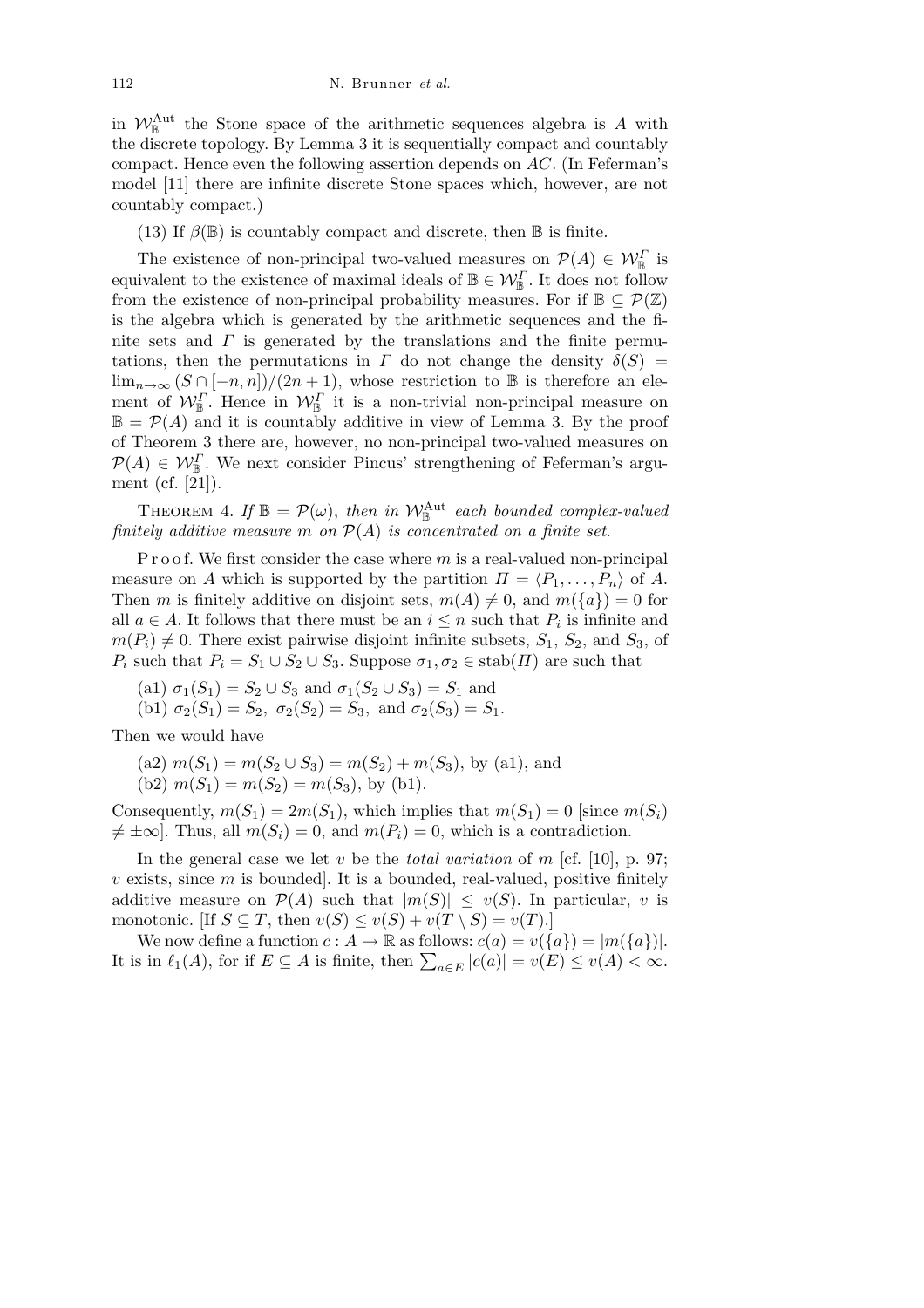We set  $E_0 = {a \in A : c(a) \neq 0}$ ; as  $[A]^{<\omega}$  is Dedekind-finite (Lemma 3),  $E_0$ is finite ([5], p. 3). Next we define a set function  $\mu$  on  $\mathcal{P}(A)$ :

$$
\mu(S) = v(S) - \sum_{a \in E_0 \cap S} c(a) = v(S) - v(E_0 \cap S).
$$

It is finitely additive, positive (since *v* is monotonic) and non-principal; if *E*  $\subseteq$  *A* is finite, then  $\mu(E) = \sum_{a \in E \setminus E_0} c(a) = 0$ . It follows that  $\mu = 0$ and therefore  $v(S) = v(S \cap E_0)$ . Hence also  $m(S \setminus E_0) = 0$  and  $m(S) = \sum_{i=1}^{n} v(i)$  $\sum_{a \in S \cap E_0} m(\lbrace a \rbrace)$ . ■

Theorem 4 implies that the Hahn–Banach theorem fails in  $\mathcal{W}_{\mathbb{B}}^{\text{Aut}}$ ; there is no non-zero continuous linear functional on the space  $\ell_{\infty}(A)/c_0(A)$  (cf. the proof of Lemma 9; our notation in choiceless Banach-space theory follows [5]). While for  $1 < p < \infty$  the spectral theory of linear operators on reflexive and *locally sequentially compact* [the closed unit ball is sequentially compact] spaces  $\ell_p(D)$  is similar to the  $\ell_p(\omega)$ -theory (cf. [5]), not much is known for  $\ell_{\infty}(A)$ . Even the non-reflexivity varies with the model; i.e. the assertion (14) depends on *AC* (cf. [10], p. 339). Recall that a *Banach space X* [a sequentially complete normed vector space] is *reflexive* if the canonical isometry  $\chi : X \to X^{**}$  is onto the second dual;  $\chi(x)(\phi) = \phi(x)$  for  $x \in X$ and  $\phi \in X^*$ . By Lemma 3 and Lemma 3.2 of [5] the spaces  $\ell_{\infty}(A) \in \mathcal{W}_{\mathbb{B}}^I$ are locally sequentially compact.

(14) If  $\ell_{\infty}(A)$  is reflexive and locally sequentially compact, then *A* is finite.

LEMMA 9. *If*  $\mathbb{B} = \mathcal{P}(\omega)$  *then*  $\mathcal{W}_{\mathbb{B}}^{\text{Aut}} \models \ell_{\infty}(A)$  *is reflexive.* 

P r o o f. If  $a \in A$  and  $f \in \ell_{\infty}(A)$  is a bounded complex-valued function on *A*, then  $ev_a(f) = f(a)$  is the evaluation functional.

We show first that each bounded linear functional  $\phi : \ell_{\infty}(A) \to \mathbb{C}$  is a linear combination of evaluation functionals.

To this end we define a bounded additive set function  $\mu$  on  $\mathcal{P}(A)$ , namely  $\mu(S) = \phi(1_S)$ , where  $1_S$  is the characteristic function of  $S \subseteq A$ . By Theorem 4 this measure is concentrated on a finite set  $E_0$ . Next we compute  $\phi(f)$ for  $f \in \ell_{\infty}(A)$ . By Lemma 3 the powerset of *A* is Dedekind-finite. Therefore f is finitely valued  $\mathbb{C}$  is wellorderable in all permutation models; cf. [3], p. 13], whence for some finite partition *Π* of *A* and some  $f_i \in \mathbb{C}$  we have  $f = \sum_i f_i 1_{P_i}$ . Then  $ev_a(f) = f_i$ , whenever  $a \in P_i$  and we may conclude that

$$
\phi(f) = \sum_{i} f_i \mu(P_i) = \sum_{i} f_i \sum_{a \in P_i \cap E_0} \mu(\{a\}) = \sum_{a \in E_0} \text{ev}_a(f) \mu(\{a\});
$$

hence  $\phi =$  $a \in E_0$   $d_a$  ev<sub>a</sub> for  $d_a = \mu(\lbrace a \rbrace) \in \mathbb{C}$ .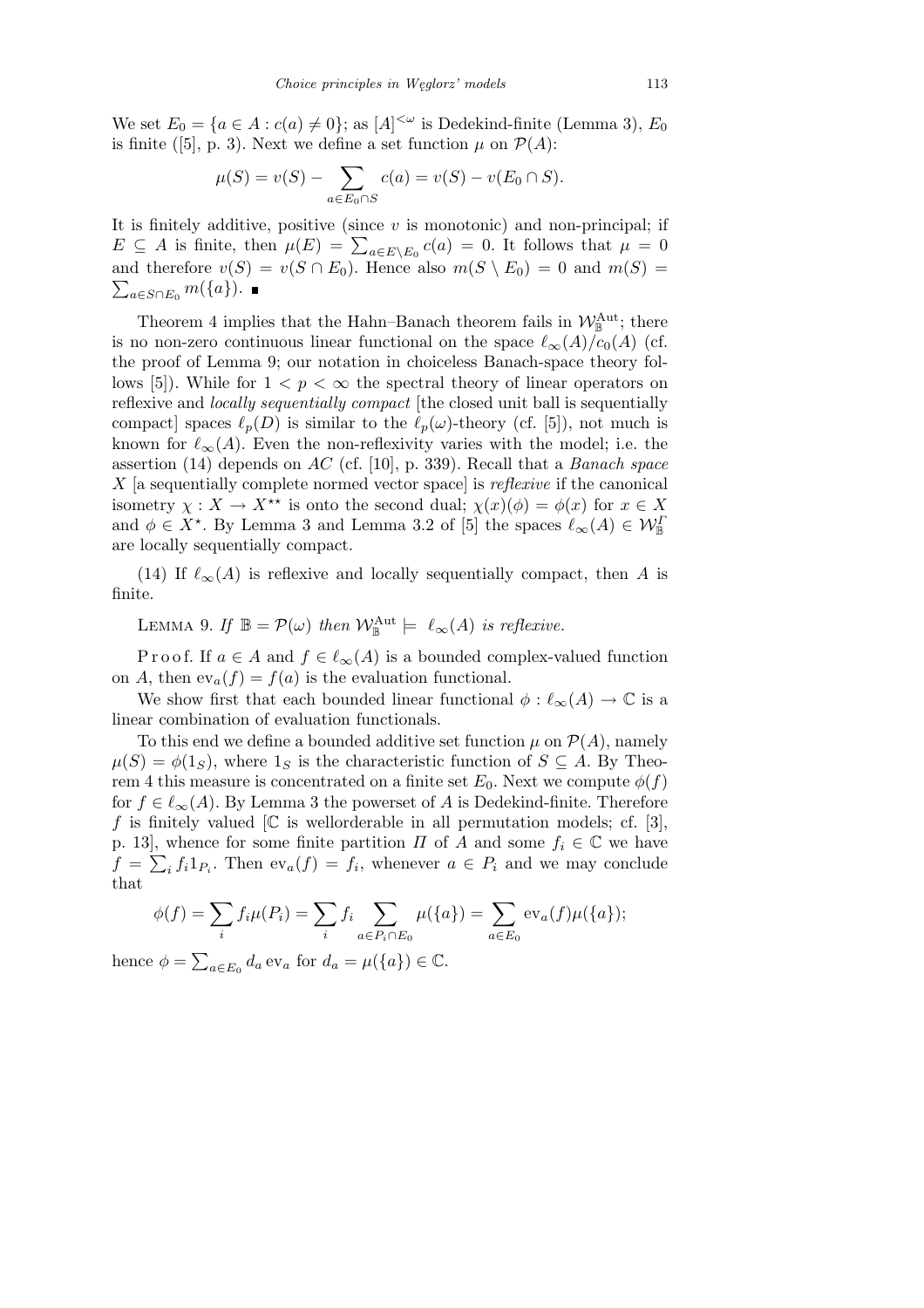As an application of that observation let us consider any bounded linear functional  $L: \ell_{\infty}(A)^{\star} \to \mathbb{C}$  in the second dual. We set  $f(a) = L(\text{ev}_a)$  and verify that  $\chi(f) = L$ .

Since  $|f(a)| \leq ||L|| \cdot ||ev_a||$  and  $||ev_a|| \leq 1$  we have  $f \in \ell_\infty(A)$ . Since  $\chi(f)(ev_a) = ev_a(f) = f(a) = L(ev_a)$  and the evaluation functionals span the dual  $\ell_{\infty}(A)^{*}$ , for all  $\phi \in \ell_{\infty}(A)^{*}$  we have  $\chi(f)(\phi) = L(\phi)$ .

The same proof shows that in  $W_{\mathbb{B}}^{\text{Aut}}$  the space  $\ell_1(A)$  is reflexive. [If  $L = \sum_i c_i e v_{a_i} \in \ell_1(A)^{\star \star} = \ell_\infty(A)^{\star}$ , then  $L = \chi(\sum_i c_i e_{a_i})$ , where  $e_a \in$  $\ell_1(A)$  is an element of the canonical unit vector base.] If  $\mathbb B$  is the algebra of the finite and cofinite sets, then in the basic Fraenkel model  $\mathcal{W}_{\mathbb{B}}^{\text{Aut}}$  the space  $\ell_{\infty}(A)$  is not reflexive [there is an additional functional ev<sub>∞</sub>(*f*) = *c* if  ${a \in A : f(a) = c}$  is infinite, and  $L \in \ell_\infty(A)$ <sup>\*\*</sup> is in the range of  $\chi$  iff for infinitely many  $a \in A$  we have  $L(\mathrm{ev}_a) = L(\mathrm{ev}_\infty)$ . Since in this model (by [3]) each infinite set contains a copy of  $\omega$  or of  $A \setminus F$  for some finite  $F \subset A$ , the model satisfies (14). However, the following topological variant of (14) is violated for  $\ell_{\infty}(A)$  in all models  $\mathcal{W}_{\mathbb{B}}^{\Gamma}$  which satisfy  $\mathcal{S}_{\text{finite}}(A) < \Gamma$  (cf. [10], p. 339).

(15) If the closed unit ball of  $\ell_{\infty}(A)$  is weakly compact and sequentially compact, then *A* is finite.

The closed unit ball *B* of  $\ell_{\infty}(A)$  in the weak topology is the product space  $\mathbf{B} = \{z \in \mathbb{C} : |z| \leq 1\}^A$ . Since  $\mathbb{C}$  is wellorderable in all permutation models, the product space is compact in view of Theorem 2.

In [8], Subsection 6.3, the model  $\mathcal{M}_{\mathbb{B}}^{\text{Aut}}$  of Definition 3 has been given the following empirical interpretation: B is the algebra of perceivable objects and the model consists of those empirical concepts which are not empirically meaningless for syntactical reasons. (The investigation of the countable structured algebra which is generated by the arithmetic sequences and the finite sets has been motivated by the algebra of the regular languages over a one-element alphabet which in turn corresponds to the algebra of events which are perceivable by nerve nets.) Independence proofs such as Theorem 4 therefore have an empirical interpretation. We consider the following special case of a theorem due to Schmeidler [24] about cooperative games as an example.

(16) Convex two-valued continuous games  $v : \mathcal{P}(A) \to \mathbb{R}^+$  have a nonempty core.

The set function *v* is the worth function of a *convex game* if  $v(\emptyset) = 0$ and for all coalitions *S*, *T* the following inequality is true:  $v(S) + v(T) \leq$  $v(S \cup T) + v(S \cap T)$ . *Continuity* asserts that for each increasing sequence  $\langle S_i : i \in \omega \rangle$  of coalitions  $v(\bigcup_i S_i) = \lim_i v(S_i)$ . (This condition is not needed in [24].) The *core* of *v* consists of the finitely additive measures  $m : \mathcal{P}(A) \rightarrow$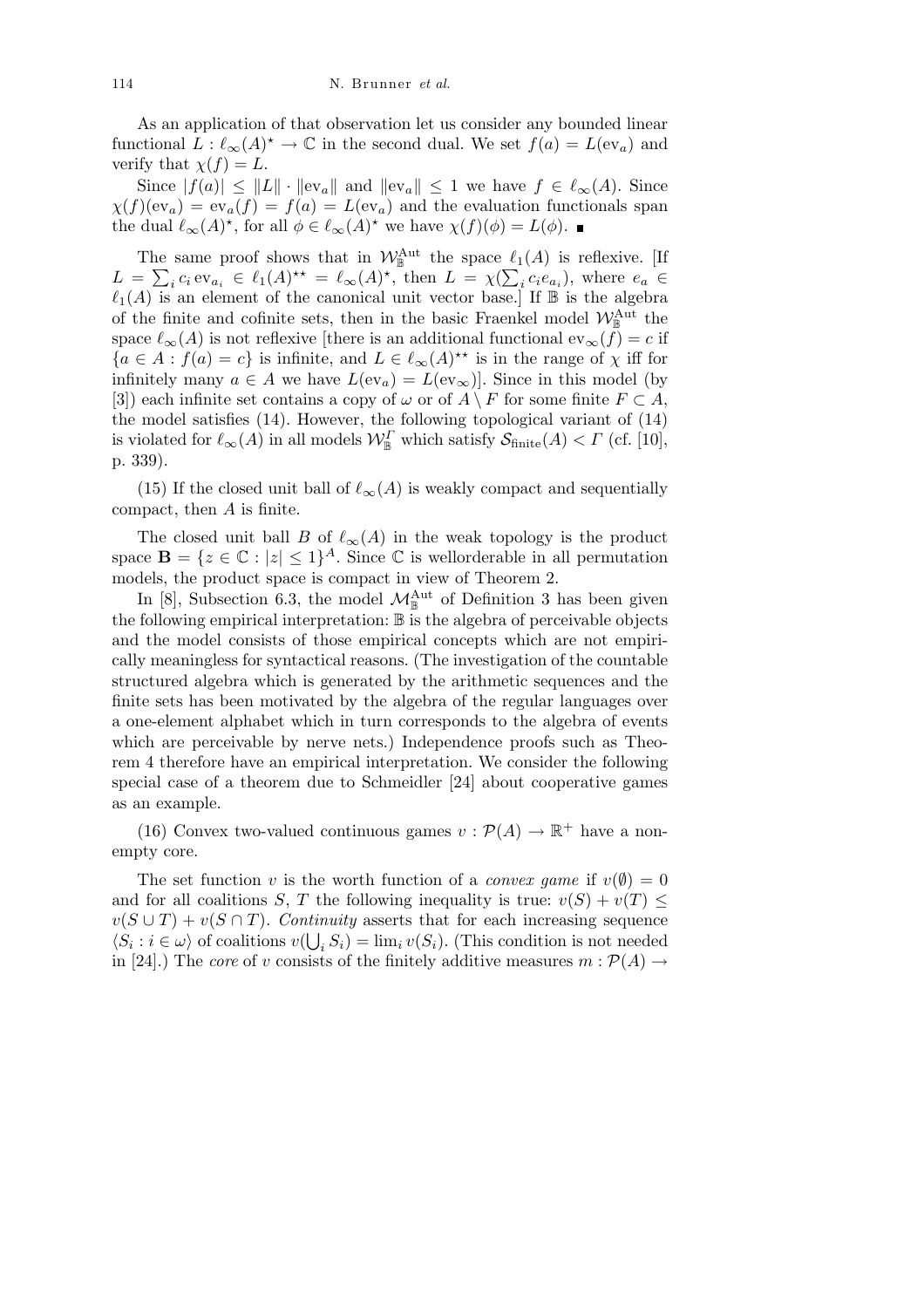R (the payoffs of the game) such that  $m(A) = v(A)$  and  $m(S) \ge v(S)$  for all  $S \in \mathcal{P}(A)$ .

If  $\mathbb{B} = \mathcal{P}(\omega)$ , then in  $\mathcal{M}_{\mathbb{B}}^{\text{Aut}}$  the following set function is a convex game which is continuous by Lemma 3:  $w(S) = 0$  if *S* is not cofinite, and  $w(S) = 1$ , otherwise. If *m* is in the core of *w*, then *m* is positive and non-principal. Hence by Theorem 4 the core is empty. In  $V(\mathbb{B})$  the core is non-empty by *AC*. Therefore in view of the above interpretation of the model these solutions of the game are not empirically meaningful, even if all possible coalitions are perceivable.

**4. Amorphous sets.** The following result is a variant of Mostowski's [20] intersection lemma for the ordered Mostowski model.

LEMMA 10. If  $\mathbb{B}_1$  and  $\mathbb{B}_2$  are finite subalgebras of  $\mathbb{B}$ , then the subgroup  $fix(\mathbb{B}_1 \cap \mathbb{B}_2)$  *of*  $\mathcal{S}_{\text{finite}}(A)$  *is generated by*  $fix(\mathbb{B}_1) \cup fix(\mathbb{B}_2)$ *.* 

Proof. Since it is obvious that the supposed generators are elements of the group, we just need to verify that each permutation  $\pi \in \text{fix}(\mathbb{B}_1 \cap \mathbb{B}_2)$  $\subseteq$  S<sub>finite</sub>(A) is composed of finitely many generators. We may, moreover, restrict our attention to transpositions  $\pi = (a, b)$ , where *a* and *b* are elements of an atom *P* of  $\mathbb{B}_1 \cap \mathbb{B}_2$ . We let  $C_j^i$  be the atoms of  $\mathbb{B}_i$  which are subsets of *P*; then  $P = \bigcup_j C_j^i$ . The fact that the partition of *A* into the atoms of  $\mathbb{B}_1 \cap \mathbb{B}_2$  is the join (in the partition lattice  $\mathbb{P}art(A)$ ; cf. [12], p. 192) of the partitions of  $A$  into the atoms of  $\mathbb{B}_i$  has the following reformulation.

Any two elements  $a \in P$  and  $b \in P$  are connected by a finite chain  $\langle C_m \rangle_{m=1}^n$  such that each  $C_m$  is either the atom  $C_{j_m}^1$  of  $\mathbb{B}_1$  or the atom  $C_{j_m}^2$ <br>of  $\mathbb{B}_2$  for some  $j_m$  and such that  $a \in C_0$ ,  $b \in C_n$  and  $C_m \cap C_{m+1} \neq \emptyset$  for *m < n*.

We let  $n(a, b) \geq 1$  be the minimal length of such a chain and prove the lemma about  $\{a, b\} \subset P$  by induction on  $n(a, b)$ ; i.e. there exist permutations  $\pi_i \in$  fix( $\mathbb{B}_1$ )  $\cup$  fix( $\mathbb{B}_2$ ) such that  $\pi = (a; b) = \pi_1 \circ \dots \circ \pi_k$ .

If  $n(a, b) = 1$ , then  $\{a, b\} \subseteq C_0$  and  $C_0 \in \mathbb{B}_i$ , whence  $\pi_1 = (a, b) \in \text{fix}(\mathbb{B}_i)$ . If the assertion is true for all  $1 \leq n(x, y) < n(a, b)$ , then we choose  $c \in P$ such that  $n(a, c) = n(a, b) - 1$  and  $n(c, b) = 1$ . Then  $(a, c)$  and  $(b, c)$  are composed of permutations in  $fix(\mathbb{B}_1) \cup fix(\mathbb{B}_2)$ , whence the same is true for  $\pi = (a; b) = (b; c) \circ (a; c) \circ (b; c).$ 

It follows that for each  $x \in \mathcal{W}_{\mathbb{B}}^{\text{fin}}$  there exists a least subalgebra supp $(x) =$  $\mathbb C$  of  $\mathbb B$  such that  $stab(x) \supseteq fix(\mathbb C)$ , namely

 $\supp(x) = \bigcap \{ \mathbb{D} \subseteq \mathbb{B} : \mathbb{D} \text{ is finite and } \operatorname{fix}(\mathbb{D}) \subseteq \operatorname{stab}(x) \}.$ 

If  $\pi \in S_{\text{finite}}(A)$ , then supp $(\pi x) = \pi$ " supp $(x)$ . Therefore each  $\pi \in$ stab(x) is an automorphism of  $\mathbb{C}$ . If the infinite set  $P \in \mathbb{C}$  is an atom of  $\mathbb C$  (an "infinite atom"), then  $\pi P = P$ .  $\pi P$  is an atom of  $\mathbb C$ . Since P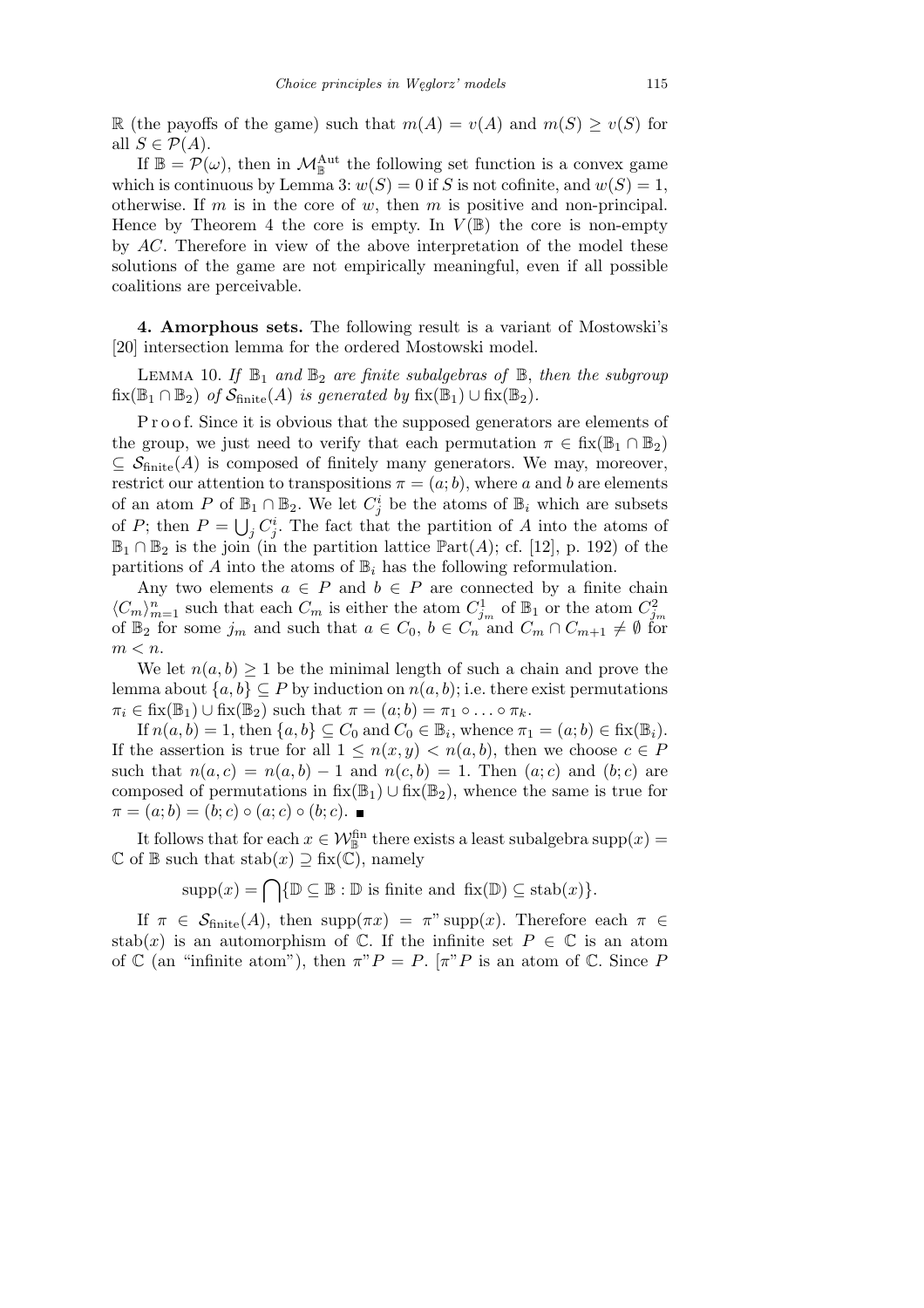is infinite and  $\pi$  moves only finitely many elements,  $P \cap \pi P \neq \emptyset$ .] Hence, when considered as an automorphism of  $\mathbb{C}$ , the mapping  $\pi \in \text{stab}(x)$  does not move infinite atoms *P* of  $\mathbb{C} = \text{supp}(x)$ .

The intersection lemma may be viewed as a weak choice principle. This is illustrated by the variant  $\mathcal{M}_{\mathbb{B}}^{\text{fin}}$  of  $\mathcal{W}_{\mathbb{B}}^{\text{fin}}$  where  $\mathbb B$  is the set of the atoms (cf. Definition 3). As  $\mathbb B$  is Dedekind-finite by Lemma 3, we may apply Theorem 4.3 of  $[3]$  and conclude that  $\mathcal{M}_{\mathbb{B}}^{\text{fin}}$  satisfies the axiom of choice for wellorderable families of non-empty wellorderable sets and the following partial choice principle: Each infinite family of wellorderable sets has an infinite subfamily which admits a choice function.

Theorem 5. *An atomic algebra* B *is structured if and only if*

 $\mathcal{W}_{\mathbb{B}}^{\text{fin}} \models$  *There are no infinite amorphous sets.* 

P r o o f. If  $\mathbb B$  is not structured, then by the discussion following the assertion (1), there exists an amorphous subset of *A*. For the proof of the converse, we assume that *X* is infinite and  $\mathbb{C} = \text{supp}(X)$ . We construct two infinite disjoint subsets *X<sup>i</sup>* of *X*.

Let us consider two cases.

Case 1: There exists a  $\mathbb{D} \supseteq \mathbb{C}$  such that for infinitely many *x*, say for  $x \in Y \subseteq X$ , the "D-orbits" orb<sub>fix(D)</sub>(x) are finite. In this case Y is the union of a wellorderable family  $\mathcal F$  of pairwise disjoint finite sets. If  $\mathcal F_1$  and  $\mathcal{F}_2$  partition this family into two infinite parts, then *X* is the disjoint union of the infinite sets  $X_i = \bigcup \mathcal{F}_i$  and of  $X \setminus Y$ .

Case 2: For all finite algebras  $\mathbb{D} \supseteq \mathbb{C}$  and all but finitely many  $x \in$ *X* the D-orbits of *x* are infinite. Suppose that the C-orbit of  $x \in X$  is infinite. We consider the subalgebra  $\mathbb{D} = [\text{supp}(x) \cup \mathbb{C}]$  of  $\mathcal{P}(A) = \mathbb{B}$  which is generated by supp $(x)$   $\cup$   $\mathbb{C}$  and verify the claim.

Claim. *There exists an infinite atom Q of* C *which properly contains an atom*  $P$  *of*  $D$ *.* 

We first observe that each  $\pi \in \text{fix}(\mathbb{C})$  is a composite  $\pi = \pi_{C_1} \circ \ldots \circ \pi_{C_m}$ of mutually commuting permutations  $\pi_{C_i} \in \mathcal{S}_{\text{finite}}(C_i)$ , where the  $C_i$ 's are the atoms of  $\mathbb C$ . If the claim is false and each infinite atom of  $\mathbb C$  is an atom of  $\mathbb{D}$ , then  $\pi_{C_i}(x) = x$  for all infinite  $C_i$  and the C-orbit of *x* reduces to the finite set  $\{\phi(x) : \phi \in \mathcal{S}_{\text{finite}}(\bigcup \{C_i : C_i \text{ finite}\})\}\$ , a contradiction which proves the claim.

As *Q* is partitioned into finitely many D-atoms, we may assume that *P* is infinite.  $\mathbb B$  is structured, whence  $P$  is the union of two disjoint infinite elements  $P_i$  of  $\mathbb{B}$ . We now choose  $a \in Q \setminus P$  and  $b_i \in P_i$  in order to define  $\pi_i = (a; b_i) \in \text{fix}(\mathbb{C})$  and  $y_i = \pi_i(x) \in X$ . Since the groups  $G_i = \mathcal{S}_{\text{finite}}(P_i)$ are sets in the model  $\mathcal{W}_{\mathbb{B}}^{\text{fin}}$ , so are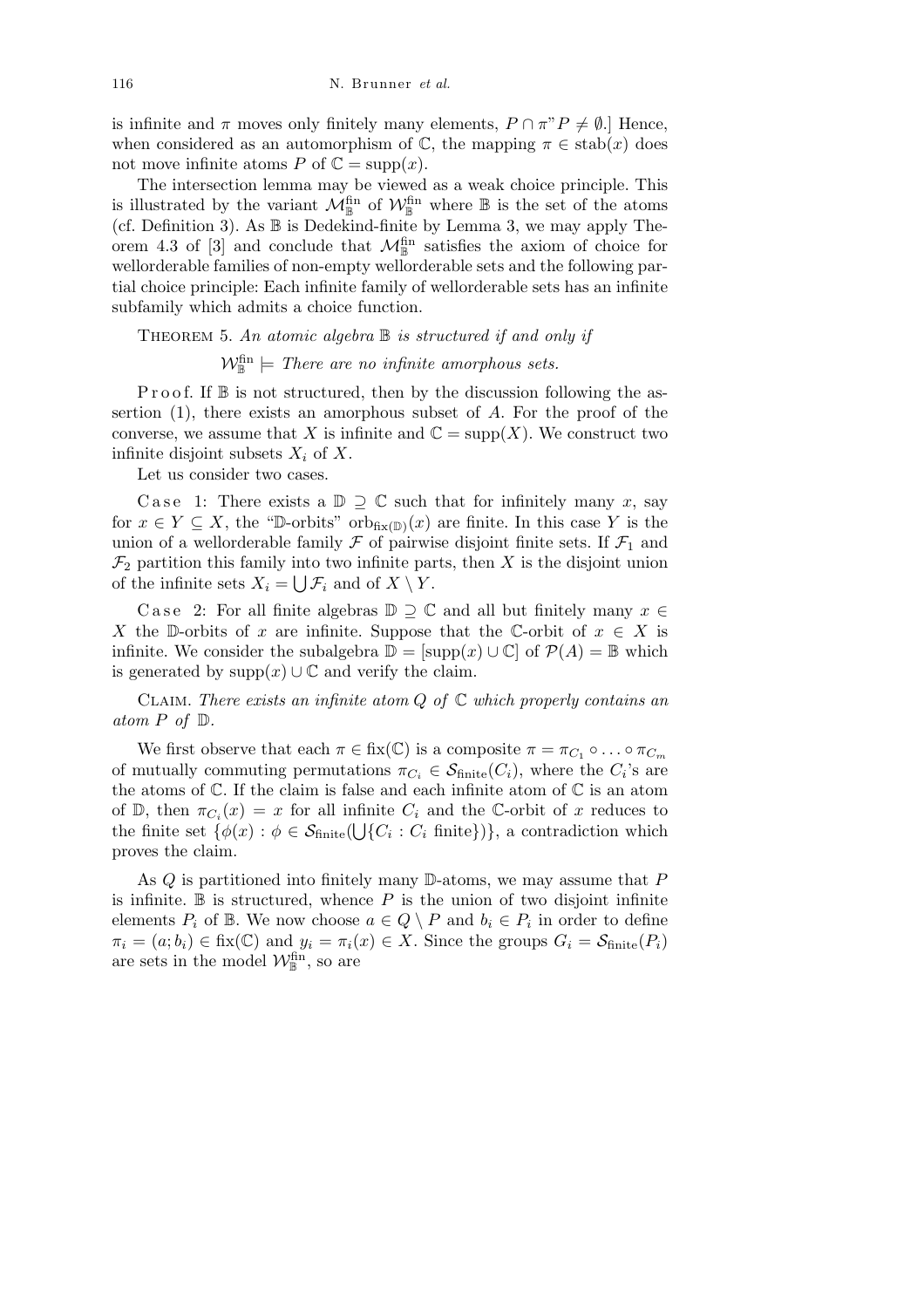$$
X_i = \mathrm{orb}_{G_i}(y_i) \subseteq \mathrm{orb}_{\mathrm{fix}(\mathbb{C})}(y_i) \subseteq X.
$$

*X*<sub>1</sub> *and X*<sub>2</sub> *are disjoint.* If  $g_1(y_1) = g_2(y_2)$ , where  $g_i \in G_i$ , then  $\phi x = x$ , where  $\phi = \pi_2^{-1} \circ g_2^{-1} \circ g_1 \circ \pi_1 \in \text{fix}(\mathbb{C})$ . Therefore  $\phi$ " supp $(x) = \text{supp}(\phi x) =$ supp(x); i.e.  $\phi$  is an automorphism of  $\mathbb D$  and  $\mathbb C$  which does not move the infinite atoms *P* and *Q*. We now derive a contradiction:  $a \in Q \setminus P$ , but  $\phi(a) = (g_2 \circ \pi_2)^{-1}(c_1) = c_1 \in P$ , where  $c_1 = g_1 \circ \pi_1(a) = g_1(b_1) \in P_1$ .

*X*<sub>i</sub> is infinite. If in the case  $i = 1$ ,  $g(y_1) = h(y_1)$  for some  $g, h \in G_1$ , then  $\phi(x) = x$  for  $\phi = \pi_2^{-1} \circ h^{-1} \circ g \circ \pi_1 \in \text{fix}(\mathbb{C})$ , whence as an automorphism of the Boolean algebras  $\mathbb D$  and  $\mathbb C$  the mapping  $\phi$  does not move the atoms  $P$  and  $Q$ . This condition implies  $\phi(a) = \pi_1^{-1}(c) \in Q \setminus P$ , where  $c = h^{-1} \circ g \circ \pi_1(a) =$ *h*<sup>-1</sup> ◦ *g*(*b*<sub>1</sub>) ∈ *P*<sub>1</sub>. Therefore *c* = *b*<sub>1</sub> [since  $\pi_1(c) \notin P_1$ ] and  $g(b_1) = h(b_1)$ . It follows that there is a surjective function of  $X_1$  onto the infinite set  $P_1 = \mathrm{orb}_{G_1}(b_1)$ , namely the set

$$
\Phi = \{ \langle g(y_1), g(b_1) \rangle : g \in G_1 \}.
$$

 $\Phi \in \mathcal{W}_{\mathbb{B}}^{\text{fin}}, \text{ because } G_1 \in \mathcal{W}_{\mathbb{B}}^{\text{fin}}.$ 

THEOREM 6. If  $\mathbb{B} = \mathcal{P}(\omega)$ , then in  $\mathcal{W}_{\mathbb{B}}^{\text{Aut}}$  there are no infinite amorphous *sets.*

P r o o f. Assume that  $X \in \mathcal{W}_{\mathbb{B}}^{\text{Aut}}$  is infinite and that the ordered partition  $\Pi = \langle P_1, \ldots, P_m \rangle$  of *A* is a support of *X*. We will show that there are infinite disjoint subsets  $X_i \in \mathcal{W}_{\mathbb{B}}^{\text{Aut}}$  of X.

If every element of *X* has support *Π* then *X* is well orderable in  $W_{\mathbb{B}}^{\text{Aut}}$ and the proof is easy. We therefore assume that  $y \in X$  and there is a  $\phi \in \text{stab}(H)$  such that  $\phi(y) \neq y$ .

Step 1: We show that we may assume that *y* has a support

$$
\Psi = \langle Q_1, Q_2, Q_3, \dots, Q_{n_0}, Q_{n_0+1}, \dots, Q_n \rangle
$$

where

a.  $n_0 \geq 3$  and  $Q_3$  is infinite.

b. For  $1 \leq j \leq n_0, Q_j \subseteq P_1$  and for  $n_0 < j \leq n, Q_j \cap P_1 = ∅$ .

c.  $\phi(Q_1) = Q_2, \ \phi(Q_2) = Q_1$ , and for every  $a \in A \setminus (Q_1 \cup Q_2), \ \phi(a) = a$ .

First, we recall the assumption that each  $P_i$  is either infinite or a singleton.

Secondly, by writing  $\phi = \phi_1 \circ \ldots \circ \phi_m$  where  $\phi_i(a) = a$  for  $a \in A \setminus P_i$ and replacing  $\phi$  by one of the  $\phi_i$ , we may assume that there is an  $i \leq m$ such that  $\phi(a) = a$  for  $a \in A \setminus P_i$ . [If  $(\prod_{i=1}^m \phi_i)(y) \neq y$  then for some *i*,  $\phi_i(y) \neq y$ .] Further it is no loss of generality to assume that  $i = 1$ .

Let  $\Psi = \langle Q_1, \ldots, Q_n \rangle$  be a support of *y*. By replacing each  $Q_j$  with the two sets  $Q_j \cap P_1$  and  $Q_j \setminus P_1$  (if necessary) and reordering the  $Q_j$ 's we may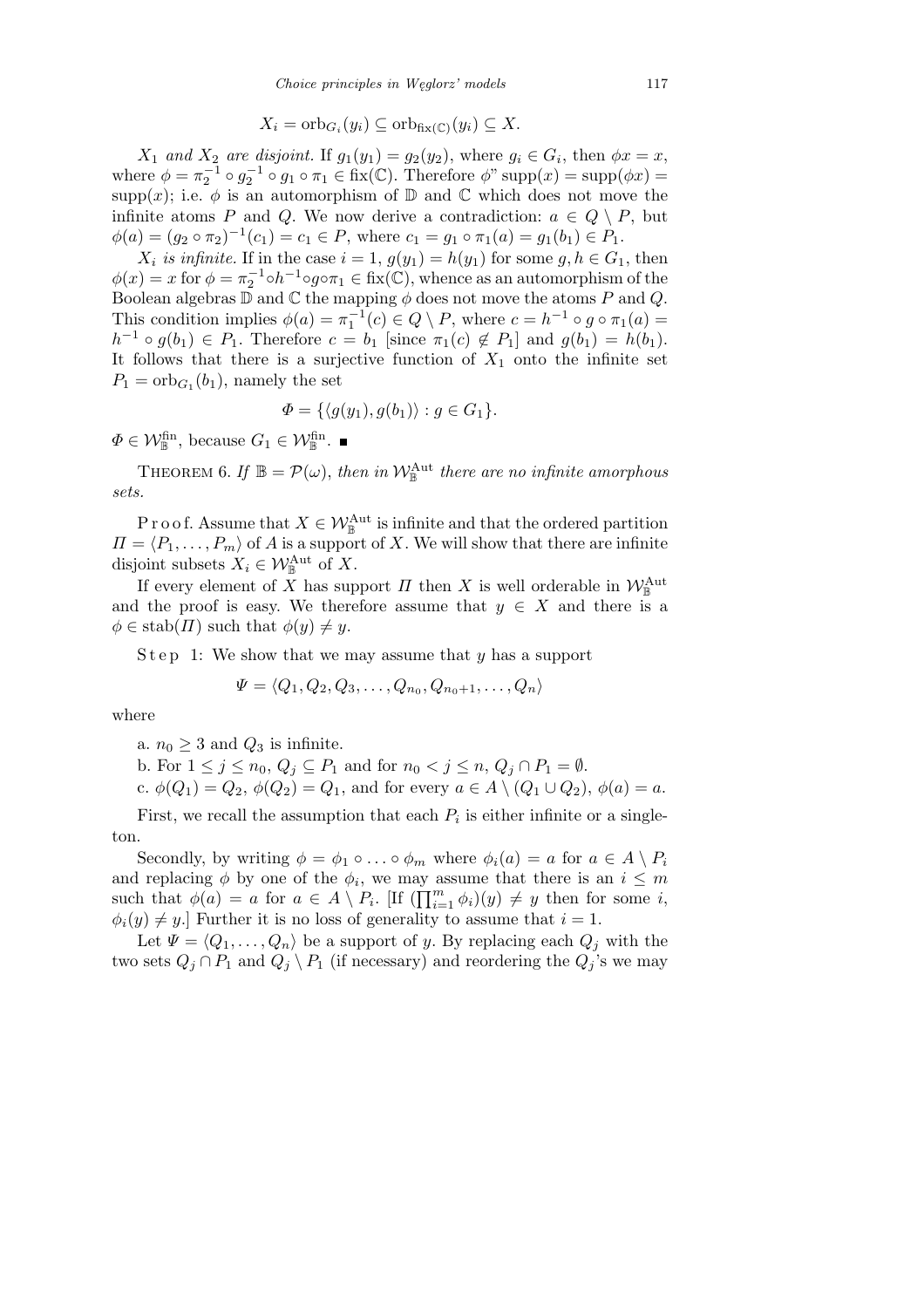assume that there is an  $n_0 \leq n$  such that  $Q_j \subseteq P_1$  for  $j \leq n_0$  and  $Q_j \cap P_1 = \emptyset$ for  $j > n_0$ .

As in the proof of Theorem 1 (using Lemma 7) we may assume that *φ* is a reflection. By replacing *Ψ* by a partition whose cells are

$$
\{Q_i \cap \phi(Q_j) : 1 \le i, j \le n\} \setminus \{\emptyset\}
$$

we may assume (since  $\phi$  is a reflection) that

$$
(\forall 1 \le i \le n)(\exists 1 \le j \le n)(\phi(Q_i) = Q_j \text{ and } \phi(Q_j) = Q_i).
$$

(By our simplifying assumptions so far,  $\phi(Q_i) = Q_i$  for  $j > n_0$ .)

We decompose  $\phi$  into a product  $\phi = \gamma_1 \circ \dots \circ \gamma_m$ , where for each  $1 \leq$  $r \leq m$  there are *i* and *j* such that

 $\gamma_r(a) = a$  for  $a \in A \setminus (Q_i \cup Q_j)$ ,  $\gamma_r(Q_i) = Q_j$  and  $\gamma_r(Q_j) = Q_i$ .

Replacing  $\phi$  by one of the  $\gamma_r$ , we may assume that

 $\phi(a) = a$  for  $a \in A \setminus (Q_i \cup Q_j)$ ,  $\phi(Q_i) = Q_j$  and  $\phi(Q_j) = Q_i$ .

It is no loss of generality to assume that  $i = 1$  and  $j = 2$ .

Finally, we may assume that for some  $3 \leq i \leq n_0$  the set  $Q_i$  is infinite. Assuming that this is not the case and using the facts that  $Q_1 \cup Q_2 \subseteq P_1$ and that  $P_1$  is infinite we conclude that  $Q_1$  and  $Q_2$  are infinite. Let  $C'$  be any infinite subset of  $Q_1$  whose complement in  $Q_1$  is infinite. Note that  $Q_2$ is the disjoint union  $Q_2 = \phi(C') \cup \phi(Q_1 \setminus C')$ . Therefore

$$
\Psi' = \langle C', \phi(C'), Q_1 \setminus C', \phi(Q_1 \setminus C'), Q_3, \ldots, Q_n \rangle
$$

is a refinement of  $\Psi$  which supports *y*. Define  $\phi'$  and  $\phi''$  (both in stab(*Π*)) as follows:

 $\phi'(a) = \phi(a)$  if  $a \in C' \cup \phi(C')$ , and  $\dots = a$  otherwise;

 $\phi''(a) = \phi(a)$  if  $a \in (Q_1 \setminus C') \cup \phi(Q_1 \setminus C')$ , and  $\dots = a$  otherwise.

Clearly  $\phi = \phi' \circ \phi''$  and therefore one of  $\phi'$  or  $\phi''$  moves *y*. Assume without loss of generality that  $\phi'(y) \neq y$ . We then replace  $\Psi$  with  $\Psi'$  and  $\phi$  by  $\phi'$ .

This completes Step 1.

Step 2: Use *y* to obtain infinite disjoint subsets  $X_1$  and  $X \setminus X_1$  of  $X$ . Our primary tool will be the following claim.

CLAIM. Assume that  $\delta, \lambda \in \text{stab}(\Pi)$ , that  $\lambda(a) = a$  for all  $a \in A \setminus \mathcal{A}$  $(\delta(Q_1) \cup \delta(Q_2))$ , *that*  $\lambda(\delta(Q_1)) = \delta(Q_2)$ , *and that*  $\lambda(\delta(Q_2)) = \delta(Q_1)$ *. Then*  $\lambda(\delta(y)) \neq \delta(y)$ .

By the hypotheses,  $\delta^{-1}\lambda\delta(Q_1) = Q_2$  and  $\delta^{-1}\lambda\delta(Q_2) = Q_1$  and for all  $a \in A \setminus (Q_1 \cup Q_2), \delta^{-1} \lambda \delta(a) = a$ . This means that  $\delta^{-1} \lambda \delta(\Psi) = \phi(\Psi)$  and since  $\Psi$  is a support of *y*,  $\delta^{-1}\lambda\delta(y) = \phi(y) \neq y$ . It follows that  $\lambda(\delta(y)) \neq \delta(y)$ , proving the claim.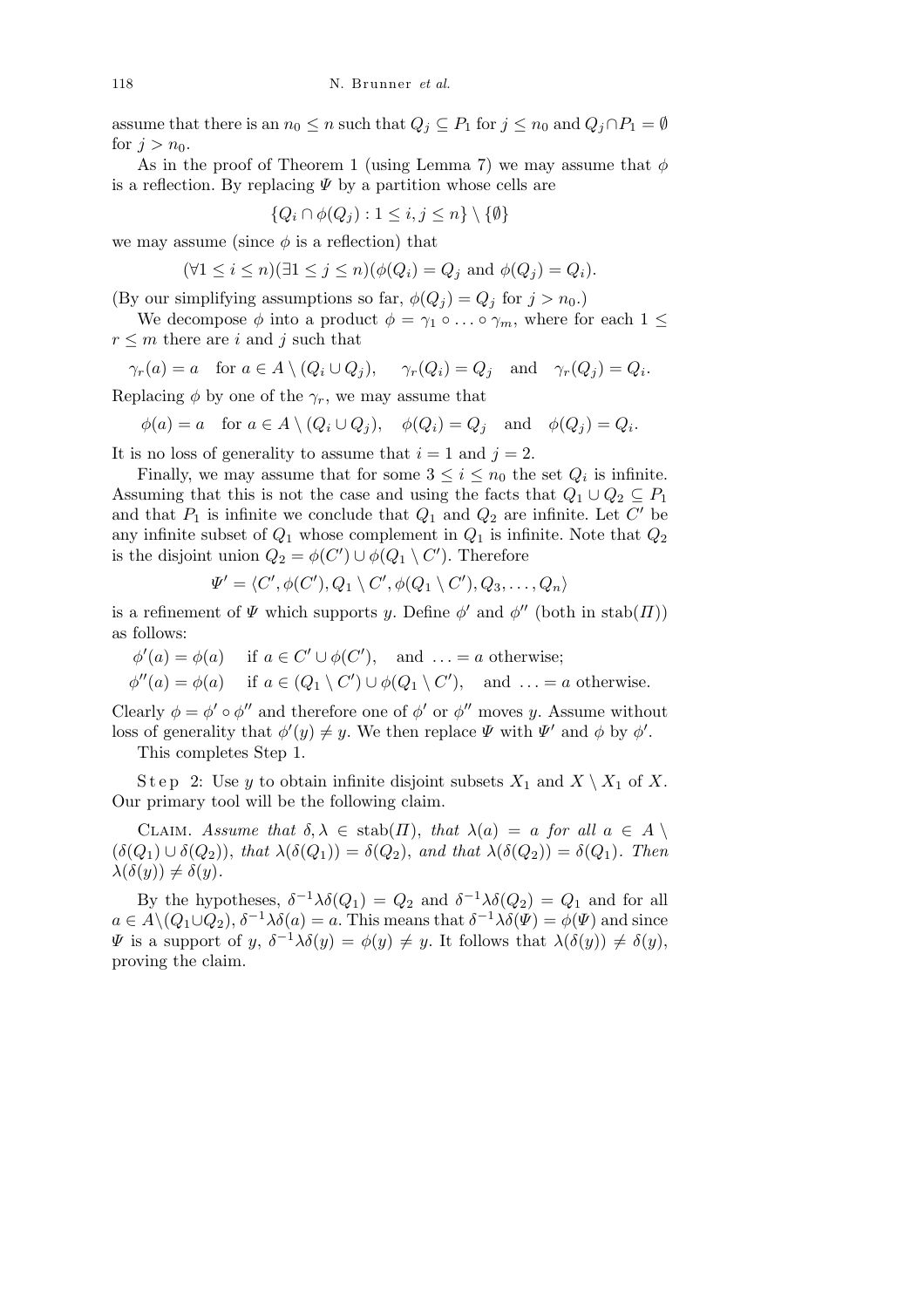Now by using permutations in  $stab(\Pi)$  which move  $Q_1$  and  $Q_2$  we can obtain infinitely many "copies" of *y*, all of which are in *X*.

Partition  $Q_3$  into sets  $\{S_j, T_j, U_j, V_j : j \in \omega\}$  so that

$$
|S_j| = |T_j| = |U_j| = |V_j| = |Q_1| \ ( = |Q_2|).
$$

Let  $Q'_3$  and  $Q''_3$  denote the sets  $\bigcup_{j \in \omega} (S_j \cup T_j)$  and  $\bigcup_{j \in \omega} (U_j \cup V_j)$  respectively. Let  $\tau \in \text{stab}(H)$  satisfy

$$
\tau(a) = a \quad \text{ for all } a \in A \setminus (Q_1 \cup Q_2 \cup S_0 \cup T_0),
$$

$$
\tau(Q_1) = S_0, \quad \tau(S_0) = Q_1, \quad \tau(Q_2) = T_0 \text{ and } \tau(T_0) = Q_2.
$$

Let  $\nu \in \text{stab}(H)$  satisfy

$$
\nu(a) = a \quad \text{for all } a \in A \setminus (Q_1 \cup Q_2 \cup U_0 \cup V_0),
$$
  

$$
\nu(Q_1) = U_0, \quad \nu(U_0) = Q_1, \quad \nu(Q_2) = V_0 \quad \text{and} \quad \nu(V_0) = Q_2.
$$

For  $j \geq 1$ , let  $\sigma_j \in \text{stab}(H)$  satisfy

$$
\sigma_j(a) = a \quad \text{for } a \in A \setminus (S_0 \cup T_0 \cup S_j \cup T_j),
$$
  

$$
\sigma_j(S_0) = S_j, \quad \sigma_j(S_j) = S_0, \quad \sigma_j(T_0) = T_j \quad \text{and} \quad \sigma_j(T_j) = T_0.
$$

Similarly, for  $j \geq 1$ , let  $\gamma_j \in \text{stab}(H)$  satisfy

$$
\gamma_j(a) = a \quad \text{for all } a \in A \setminus (U_0 \cup V_0 \cup U_j \cup V_j),
$$
  

$$
\gamma_j(U_0) = U_j, \quad \gamma_j(U_j) = U_0, \quad \gamma_j(V_0) = V_j, \quad \text{and} \quad \gamma_j(V_j) = V_0.
$$

The partition

$$
\Pi' = \langle Q_1, Q_2, Q'_3, Q''_3, \dots, Q_{n_0}, P_2, \dots, P_m \rangle
$$

is a refinement of  $\Pi$  and therefore is a support of  $X$ . Hence the two sets

*X*<sub>1</sub> = { $\psi(\tau(y)) : \psi \in \text{stab}(H')$ } and  $X_2 = {\psi(\nu(y)) : \psi \in \text{stab}(H')}$ 

are subsets of *X*. Further, since  $\Pi'$  is a support of  $X_1$  and  $X_2$ , these sets are in  $\mathcal{W}_{\mathbb{B}}^{\text{Aut}}$ . We shall also prove the following:

(i) 
$$
(\forall j \in \omega, j \ge 1)(\sigma_j(\tau(y)) \in X_1 \land \gamma_j(\nu(y)) \in X_2);
$$
  
\n(ii)  $(\forall j \in \omega, j \ge 1)(\sigma_j(\tau(y)) \notin X_2 \land \gamma_j(\nu(y)) \notin X_1);$   
\n(iii)  $(\forall j, r \in \omega, j, r \ge 1)(j \ne r \rightarrow [\sigma_j(\tau(y)) \ne \sigma_r(\tau(y)) \land \gamma_j(\nu(y)) \ne \gamma_r(\nu(y))]).$ 

It will follow that  $X_1$  and  $X \setminus X_1$  are infinite disjoint subsets of  $X$  and the proof will be complete.

To prove (i) we observe that since  $\sigma_j$  and  $\gamma_j$  agree with the identity permutation outside of  $Q'_3$  and  $Q''_3$  respectively for  $j \geq 1$ , they are both in  $stab(\Pi').$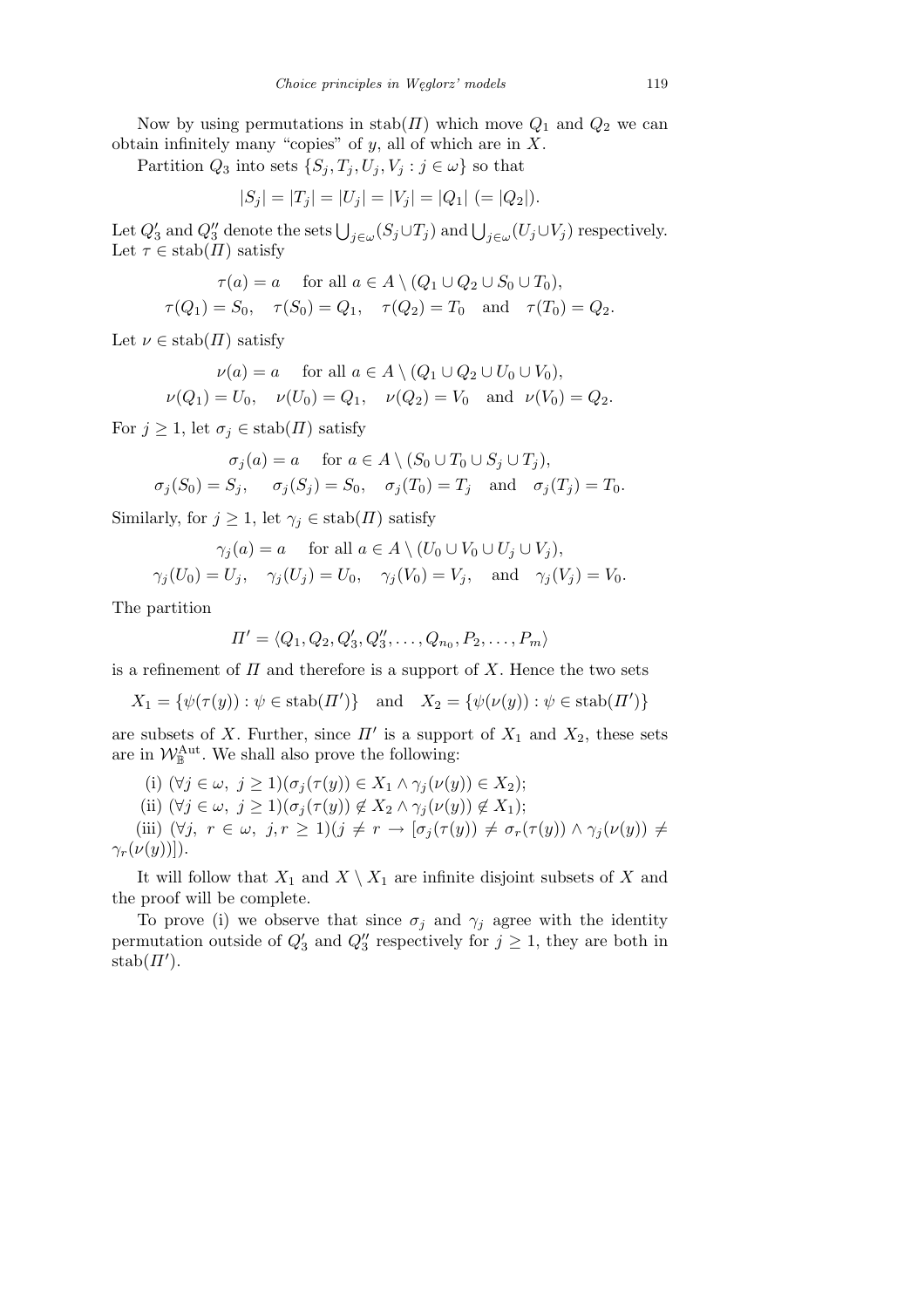For (ii) we first note that since  $\Psi$  is a support of *y*, a support of  $\nu(y)$  is given by

$$
\psi(\nu(\Psi)) = \langle \nu(Q_1), \nu(Q_2), \nu(Q_3), \dots, \nu(Q_n) \rangle
$$
  
=  $\langle U_0, V_0, [Q_3 \setminus (U_0 \cup V_0)] \cup (Q_1 \cup Q_2), Q_4, \dots, Q_n \rangle.$ 

Therefore if  $\psi$  fixes  $\Pi'$  then  $\psi(\nu(y))$  has support

$$
\psi(\nu(\Psi))\psi(\nu(\Psi))
$$
  
=  $\langle \psi(U_0), \psi(V_0), [\psi(Q_3) \setminus \psi(U_0 \cup V_0)] \cup \psi(Q_1 \cup Q_2), \psi(Q_4), \dots, \psi(Q_n) \rangle$   
=  $\langle \psi(U_0), \psi(V_0), [Q_3 \setminus \psi(U_0 \cup V_0)] \cup (Q_1 \cup Q_2), \psi(Q_4), \dots, \psi(Q_n) \rangle.$ 

Since  $Q'_3 \subseteq Q_3 \setminus \psi(U_0 \cup V_0)$  we may conclude that for any  $\lambda \in \text{stab}(H)$ , if  $\lambda(a) = a$  for all  $a \in A \setminus Q'_3$  then  $\lambda(\psi(\nu(\Psi))) = \psi(\nu(\Psi))$  and therefore  $\lambda(\psi(\nu(y))) = \psi(\nu(y))$ . Hence such a  $\lambda$  fixes  $X_2$  pointwise. In particular, if we choose  $\lambda$  so that  $\lambda(a) = a$  for all  $a \in A \setminus (S_i \cup T_i)$ ,  $\lambda(S_i) = T_i$  and  $\lambda(T_j) = S_j$  then  $\lambda$  fixes  $X_2$  pointwise and by the claim (with  $\delta = \sigma_j \circ \tau$ )

$$
\lambda(\sigma_j(\tau(y))) \neq \sigma_j(\tau(y)).
$$

It follows that  $\sigma_j(\tau(y)) \notin X_2$ . A similar argument shows that  $\gamma_j(\nu(y)) \notin X_1$ . The argument for (iii) is similar. We shall show

$$
(\forall j, r \ge 1)(j \ne r \rightarrow \sigma_j(\tau(y)) \ne \sigma_r(\tau(y)))
$$

and leave the similar argument that  $\gamma_i(\nu(y)) \neq \gamma_r(\nu(y))$  to the reader. First note that  $\sigma_r(\tau(y))$  has support

$$
\sigma_r(\tau(\Psi)) = \langle S_r, T_r, [Q_3 \setminus (S_r \cup T_r)] \cup (Q_1 \cup Q_2), Q_4, \ldots, Q_n \rangle.
$$

Call this support  $\Psi'$ . Since  $S_j \cup T_j \subseteq Q_3 \setminus (S_r \cup T_r)$  any  $\lambda$  satisfying  $\lambda(a) = a$ for all  $a \in A \setminus (S_j \cup T_j)$  fixes  $\Psi'$  and therefore fixes  $\sigma_r(\tau(y))$ . In particular, if we choose  $\lambda$  for which  $\lambda(S_j) = T_j$  and  $\lambda(T_j) = S_j$  then  $\lambda$  fixes  $\sigma_r(\tau(y))$  and by the claim (with  $\delta = \sigma_j \circ \tau$ ),  $\lambda(\sigma_j(\tau(y))) \neq \sigma_j(\tau(y))$ . We can therefore conclude that  $\sigma_r(\tau(y)) \neq \sigma_j(\tau(y))$ .

## **References**

- [1] J. A c z´el, *Bemerkungen zur Realisierung der Hausdorffschen Axiome in abstrakten Mengen*, Publ. Math. Debrecen 3 (1953), 183–186.
- [2] M. B of fa, *Arithmetic and the theory of types*, J. Symbolic Logic 49 (1984),  $621-624$ .
- [3] N. Brunner, *Dedekind-Endlichkeit und Wohlordenbarkeit*, Monatsh. Math. 94 (1982), 9–31.
- [4] —, *Amorphe Potenzen kompakter Räume*, Arch. Math. Logik 24 (1984), 119–135.
- [5] —, *Linear operators and Dedekind-sets*, Math. Japon. 31 (1986), 1–16.
- [6] —, *The Fraenkel–Mostowski method*, *revisited*, Notre Dame J. Formal Logic 31 (1990), 64–75.
- [7] —, *75 years of independence proofs by Fraenkel–Mostowski permutation models*, Math. Japon. 43 (1996), 177–199.